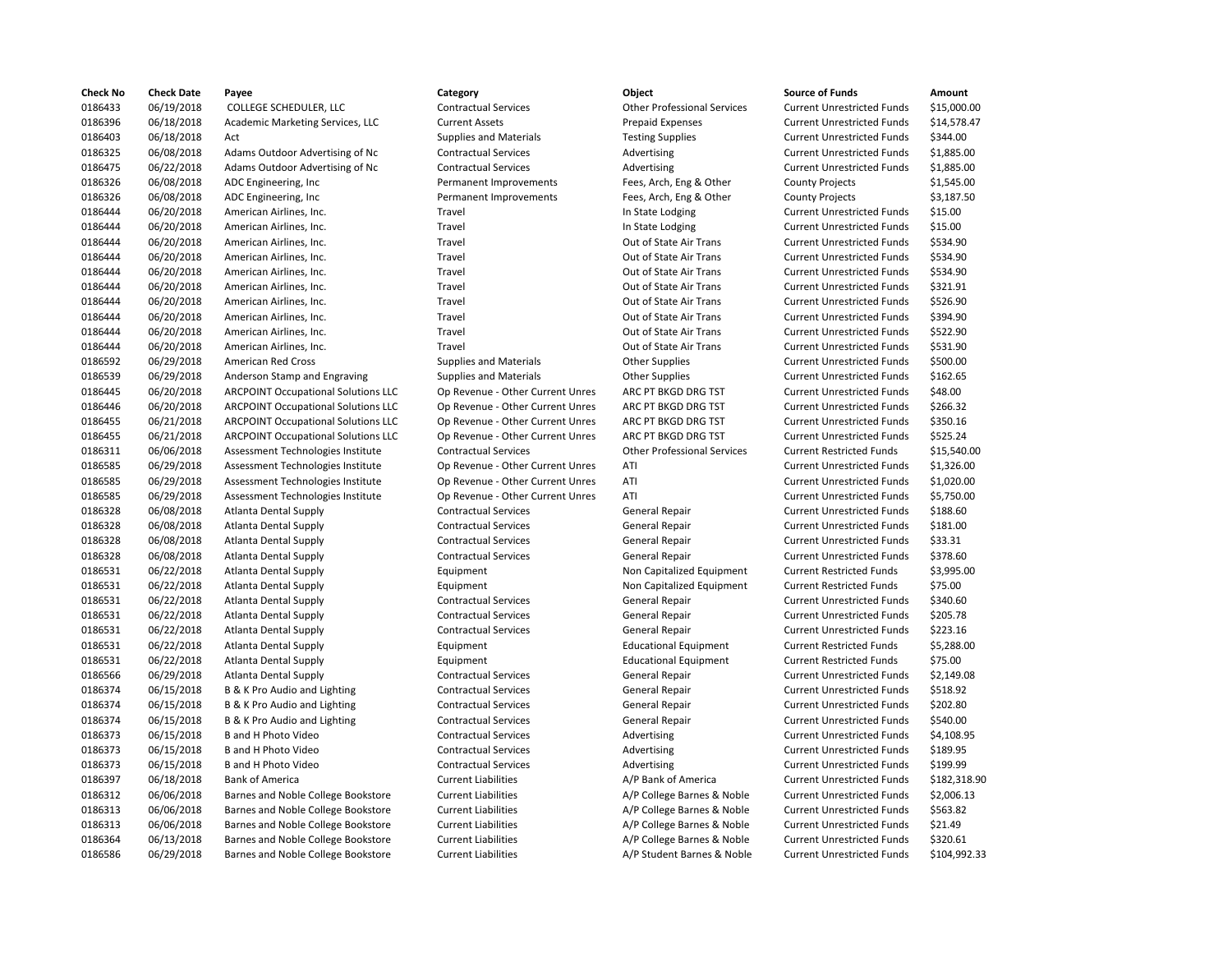| <b>Check No</b> | <b>Check Date</b> | Payee                              | Category                      | Object                             | <b>Source of Funds</b>            | Amount     |
|-----------------|-------------------|------------------------------------|-------------------------------|------------------------------------|-----------------------------------|------------|
| 0186476         | 06/22/2018        | Best Rent A Car                    | Travel                        | Travel                             | <b>Current Unrestricted Funds</b> | \$46.09    |
| 0186476         | 06/22/2018        | Best Rent A Car                    | Travel                        | Travel                             | <b>Current Unrestricted Funds</b> | \$257.77   |
| 0186476         | 06/22/2018        | Best Rent A Car                    | Travel                        | Travel                             | <b>Current Unrestricted Funds</b> | \$55.15    |
| 0186476         | 06/22/2018        | Best Rent A Car                    | Travel                        | Travel                             | <b>Current Unrestricted Funds</b> | \$79.22    |
| 0186476         | 06/22/2018        | Best Rent A Car                    | Travel                        | Travel                             | <b>Current Unrestricted Funds</b> | \$39.61    |
| 0186329         | 06/08/2018        | <b>Boans Locksmith Shop</b>        | <b>Contractual Services</b>   | <b>Other Professional Services</b> | <b>Current Unrestricted Funds</b> | \$110.00   |
| 0186330         | 06/08/2018        | Bonitz Flooring Group Inc          | <b>Contractual Services</b>   | <b>Other Professional Services</b> | <b>County Projects</b>            | \$349.16   |
| 0186330         | 06/08/2018        | Bonitz Flooring Group Inc          | <b>Contractual Services</b>   | <b>Other Professional Services</b> | <b>County Projects</b>            | \$120.00   |
| 0186330         | 06/08/2018        | Bonitz Flooring Group Inc          | <b>Contractual Services</b>   | <b>Other Professional Services</b> | <b>County Projects</b>            | \$600.00   |
| 0186331         | 06/08/2018        | <b>Bridge Interpreting Service</b> | <b>Contractual Services</b>   | <b>Other Professional Services</b> | <b>Current Unrestricted Funds</b> | \$1,515.00 |
| 0186404         | 06/18/2018        | <b>Bridge Interpreting Service</b> | <b>Contractual Services</b>   | <b>Other Professional Services</b> | <b>Current Unrestricted Funds</b> | \$5,610.00 |
| 0186540         | 06/29/2018        | <b>Bridge Interpreting Service</b> | <b>Contractual Services</b>   | <b>Other Professional Services</b> | <b>Current Unrestricted Funds</b> | \$6,180.00 |
| 0186541         | 06/29/2018        | <b>Burgess Sales &amp; Supply</b>  | <b>Contractual Services</b>   | <b>General Repair</b>              | <b>Current Unrestricted Funds</b> | \$333.84   |
| 0186542         | 06/29/2018        | <b>Burns Chevrolet</b>             | <b>Contractual Services</b>   | <b>General Repair</b>              | <b>Current Unrestricted Funds</b> | \$300.16   |
| 0186536         | 06/28/2018        | <b>Business Card</b>               | Travel                        | Out of State Other Trans           | <b>Current Unrestricted Funds</b> | \$72.71    |
| 0186536         | 06/28/2018        | <b>Business Card</b>               | Travel                        | Out of State Misc Travel           | <b>Current Unrestricted Funds</b> | \$20.00    |
| 0186536         | 06/28/2018        | <b>Business Card</b>               | Travel                        | Out of State Misc Travel           | <b>Current Unrestricted Funds</b> | \$43.70    |
| 0186536         | 06/28/2018        | <b>Business Card</b>               | Travel                        | Out of State Air Trans             | <b>Current Unrestricted Funds</b> | \$25.00    |
| 0186536         | 06/28/2018        | <b>Business Card</b>               | Travel                        | Out of State Other Trans           | <b>Current Unrestricted Funds</b> | \$82.01    |
| 0186536         | 06/28/2018        | <b>Business Card</b>               | Travel                        | Out of State Lodging               | <b>Current Unrestricted Funds</b> | \$677.82   |
| 0186536         | 06/28/2018        | <b>Business Card</b>               | Travel                        | Out of State Lodging               | <b>Current Unrestricted Funds</b> | \$677.82   |
| 0186536         | 06/28/2018        | <b>Business Card</b>               | Travel                        | Out of State Lodging               | <b>Current Unrestricted Funds</b> | \$677.82   |
| 0186536         | 06/28/2018        | <b>Business Card</b>               | Travel                        | Out of State Air Trans             | <b>Current Unrestricted Funds</b> | \$50.00    |
| 0186536         | 06/28/2018        | <b>Business Card</b>               | Travel                        | Out of State Lodging               | <b>Current Unrestricted Funds</b> | \$517.62   |
| 0186536         | 06/28/2018        | <b>Business Card</b>               | Travel                        | In State Lodging                   | <b>Current Unrestricted Funds</b> | \$120.96   |
| 0186536         | 06/28/2018        | <b>Business Card</b>               | Travel                        | Out of State Lodging               | <b>Current Unrestricted Funds</b> | \$1,581.58 |
| 0186565         | 06/29/2018        | <b>Business Card</b>               | Travel                        | Out of State Air Trans             | <b>Current Unrestricted Funds</b> | \$253.26   |
| 0186565         | 06/29/2018        | <b>Business Card</b>               | Travel                        | Out of State Registration Fees     | <b>Current Unrestricted Funds</b> | \$760.00   |
| 0186565         | 06/29/2018        | <b>Business Card</b>               | Travel                        | In State Lodging                   | <b>Current Unrestricted Funds</b> | \$210.18   |
| 0186565         | 06/29/2018        | <b>Business Card</b>               | <b>Supplies and Materials</b> | <b>Food Supplies</b>               | <b>Current Unrestricted Funds</b> | \$29.56    |
| 0186565         | 06/29/2018        | <b>Business Card</b>               | Travel                        | Out of State Lodging               | <b>Current Restricted Funds</b>   | \$439.11   |
| 0186565         | 06/29/2018        | <b>Business Card</b>               | Travel                        | In State Lodging                   | <b>Current Unrestricted Funds</b> | $$-128.82$ |
| 0186565         | 06/29/2018        | <b>Business Card</b>               | Travel                        | In State Lodging                   | <b>Current Unrestricted Funds</b> | $$-168.64$ |
| 0186565         | 06/29/2018        | <b>Business Card</b>               | <b>Contractual Services</b>   | <b>Other Contractual Services</b>  | <b>Current Unrestricted Funds</b> | \$833.19   |
| 0186565         | 06/29/2018        | <b>Business Card</b>               | <b>Supplies and Materials</b> | <b>Other Supplies</b>              | <b>Current Restricted Funds</b>   | \$118.26   |
| 0186565         | 06/29/2018        | <b>Business Card</b>               | <b>Supplies and Materials</b> | <b>Office Supplies</b>             | <b>Current Unrestricted Funds</b> | \$25.55    |
| 0186565         | 06/29/2018        | <b>Business Card</b>               | Travel                        | Out of State Registration Fees     | <b>Current Unrestricted Funds</b> | \$1,005.00 |
| 0186565         | 06/29/2018        | <b>Business Card</b>               | Travel                        | Out of State Registration Fees     | <b>Current Unrestricted Funds</b> | \$200.00   |
| 0186565         | 06/29/2018        | <b>Business Card</b>               | Travel                        | In State Lodging                   | <b>Current Unrestricted Funds</b> | \$202.55   |
| 0186565         | 06/29/2018        | <b>Business Card</b>               | <b>Supplies and Materials</b> | <b>Food Supplies</b>               | <b>Current Unrestricted Funds</b> | \$192.89   |
| 0186565         | 06/29/2018        | <b>Business Card</b>               | Travel                        | In State Lodging                   | <b>Current Unrestricted Funds</b> | \$182.36   |
| 0186565         | 06/29/2018        | <b>Business Card</b>               | <b>Supplies and Materials</b> | <b>Food Supplies</b>               | <b>Current Unrestricted Funds</b> | \$716.13   |
| 0186565         | 06/29/2018        | <b>Business Card</b>               | Travel                        | In State Lodging                   | <b>Current Unrestricted Funds</b> | \$120.99   |
| 0186565         | 06/29/2018        | <b>Business Card</b>               | Travel                        | In State Lodging                   | <b>Current Unrestricted Funds</b> | \$148.74   |
| 0186565         | 06/29/2018        | <b>Business Card</b>               | Travel                        | In State Lodging                   | <b>Current Unrestricted Funds</b> | \$148.74   |
| 0186565         | 06/29/2018        | <b>Business Card</b>               | Travel                        | Out of State Lodging               | <b>Current Unrestricted Funds</b> | \$1,188.41 |
| 0186565         | 06/29/2018        | <b>Business Card</b>               | Travel                        | In State Lodging                   | <b>Current Unrestricted Funds</b> | \$563.70   |
| 0186565         | 06/29/2018        | <b>Business Card</b>               | Travel                        | In State Lodging                   | <b>Current Unrestricted Funds</b> | \$563.70   |
| 0186565         | 06/29/2018        | <b>Business Card</b>               | Travel                        | Out of State Lodging               | <b>Current Unrestricted Funds</b> | \$1,004.57 |
| 0186567         | 06/29/2018        | <b>Business Card</b>               | Travel                        | Out of State Lodging               | <b>Current Unrestricted Funds</b> | \$843.69   |
| 0186567         | 06/29/2018        | <b>Business Card</b>               | Travel                        | Out of State Lodging               | <b>Current Unrestricted Funds</b> | \$2,074.14 |
|                 |                   |                                    |                               |                                    |                                   |            |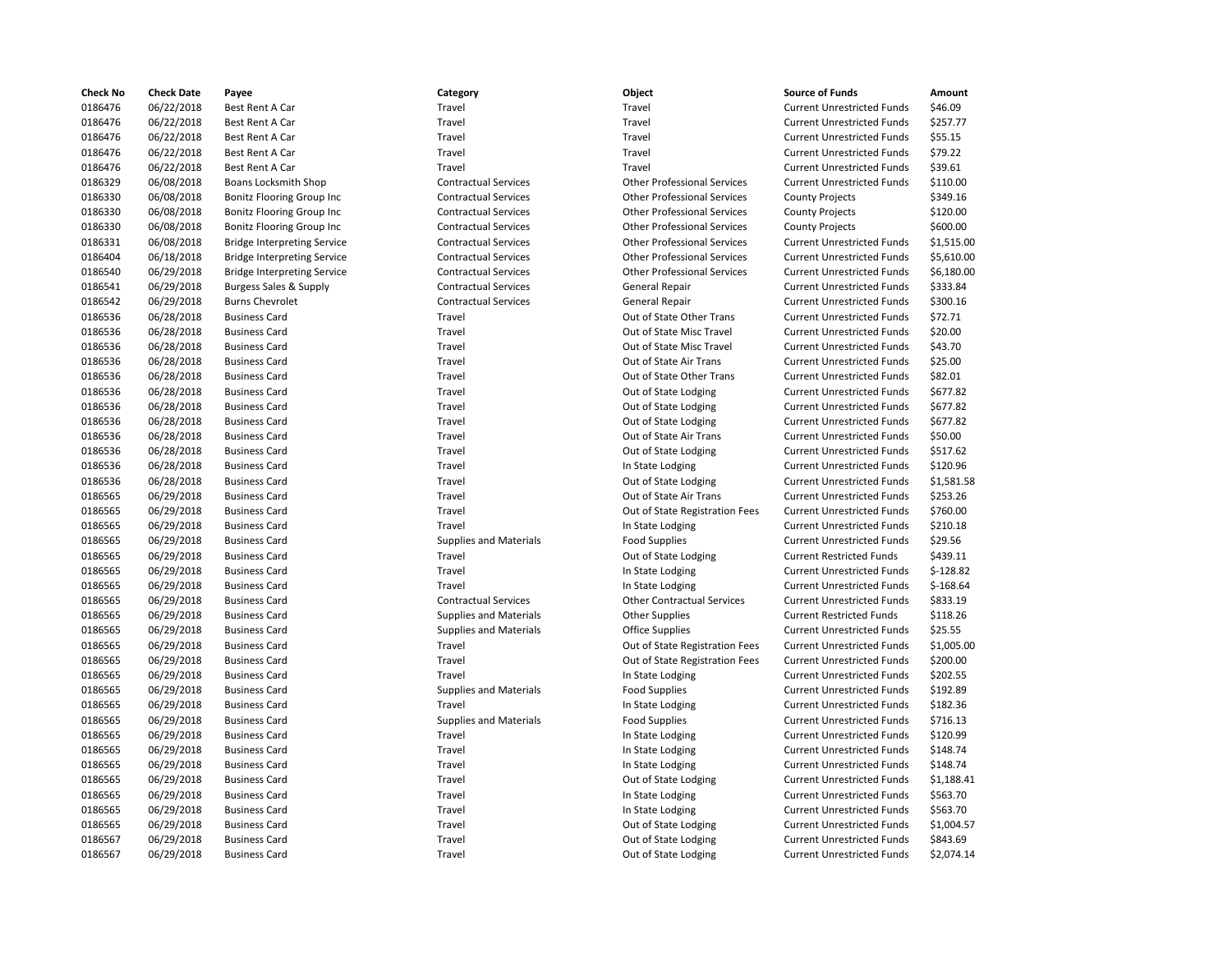| <b>Check No</b>    | <b>Check Date</b>        | Payee                                        | Category                      | Object                                                    | <b>Source of Funds</b>                                                 | Amount                 |
|--------------------|--------------------------|----------------------------------------------|-------------------------------|-----------------------------------------------------------|------------------------------------------------------------------------|------------------------|
| 0186567            | 06/29/2018               | <b>Business Card</b>                         | Travel                        | Out of State Lodging                                      | <b>Current Unrestricted Funds</b>                                      | \$381.74               |
| 0186567            | 06/29/2018               | <b>Business Card</b>                         | Travel                        | Out of State Lodging                                      | <b>Current Unrestricted Funds</b>                                      | \$218.93               |
| 0186567            | 06/29/2018               | <b>Business Card</b>                         | Travel                        | Out of State Lodging                                      | <b>Current Unrestricted Funds</b>                                      | \$1,213.12             |
| 0186567            | 06/29/2018               | <b>Business Card</b>                         | Travel                        | Out of State Lodging                                      | <b>Current Unrestricted Funds</b>                                      | \$1,349.08             |
| 0186567            | 06/29/2018               | <b>Business Card</b>                         | Travel                        | In State Lodging                                          | <b>Current Unrestricted Funds</b>                                      | \$384.16               |
| 0186567            | 06/29/2018               | <b>Business Card</b>                         | Travel                        | Out of State Lodging                                      | <b>Current Unrestricted Funds</b>                                      | \$833.94               |
| 0186567            | 06/29/2018               | <b>Business Card</b>                         | Travel                        | Out of State Lodging                                      | <b>Current Unrestricted Funds</b>                                      | \$893.69               |
| 0186567            | 06/29/2018               | <b>Business Card</b>                         | Travel                        | In State Lodging                                          | <b>Current Unrestricted Funds</b>                                      | \$378.56               |
| 0186567            | 06/29/2018               | <b>Business Card</b>                         | Travel                        | Out of State Registration Fees                            | <b>Current Unrestricted Funds</b>                                      | \$200.00               |
| 0186567            | 06/29/2018               | <b>Business Card</b>                         | Travel                        | Out of State Other Trans                                  | <b>Current Unrestricted Funds</b>                                      | \$29.62                |
| 0186567            | 06/29/2018               | <b>Business Card</b>                         | Travel                        | In State Misc Travel Exp                                  | <b>Current Unrestricted Funds</b>                                      | \$13.05                |
| 0186567            | 06/29/2018               | <b>Business Card</b>                         | Travel                        | In State Misc Travel Exp                                  | <b>Current Unrestricted Funds</b>                                      | \$10.93                |
| 0186567            | 06/29/2018               | <b>Business Card</b>                         | Travel                        | Out of State Other Trans                                  | <b>Current Unrestricted Funds</b>                                      | \$99.00                |
| 0186567            | 06/29/2018               | <b>Business Card</b>                         | Travel                        | Out of State Misc Travel                                  | <b>Current Unrestricted Funds</b>                                      | \$68.00                |
| 0186567            | 06/29/2018               | <b>Business Card</b>                         | Travel                        | Out of State Registration Fees                            | <b>Current Unrestricted Funds</b>                                      | \$1,395.00             |
| 0186567            | 06/29/2018               | <b>Business Card</b>                         | <b>Supplies and Materials</b> | <b>Office Supplies</b>                                    | <b>Current Unrestricted Funds</b>                                      | \$78.02                |
| 0186567            | 06/29/2018               | <b>Business Card</b>                         | Travel                        | In State Misc Travel Exp                                  | <b>Current Unrestricted Funds</b>                                      | \$15.00                |
| 0186567            | 06/29/2018               | <b>Business Card</b>                         | <b>Supplies and Materials</b> | <b>Food Supplies</b>                                      | <b>Current Unrestricted Funds</b>                                      | \$249.34               |
| 0186567            | 06/29/2018               | <b>Business Card</b>                         | <b>Contractual Services</b>   | <b>Other Contractual Services</b>                         | <b>Current Unrestricted Funds</b>                                      | \$755.33               |
| 0186587            | 06/29/2018               | <b>Business Card</b>                         | <b>Supplies and Materials</b> | <b>Food Supplies</b>                                      | <b>Current Unrestricted Funds</b>                                      | \$195.57               |
| 0186587            | 06/29/2018               | <b>Business Card</b>                         | Travel                        | Out of State Lodging                                      | <b>Current Unrestricted Funds</b>                                      | \$709.62               |
| 0186587            | 06/29/2018               | <b>Business Card</b>                         | Travel                        | In State Lodging                                          | <b>Current Unrestricted Funds</b>                                      | \$241.92               |
| 0186587            | 06/29/2018               | <b>Business Card</b>                         | Travel                        | In State Lodging                                          | <b>Current Unrestricted Funds</b>                                      | \$807.00               |
| 0186587            | 06/29/2018               | <b>Business Card</b>                         | Travel                        | Out of State Lodging                                      | <b>Current Unrestricted Funds</b>                                      | \$877.97               |
| 0186587            | 06/29/2018               | <b>Business Card</b>                         | Travel                        | In State Lodging                                          | <b>Current Unrestricted Funds</b>                                      | \$311.40               |
| 0186587            | 06/29/2018               | <b>Business Card</b>                         | Travel                        | In State Lodging                                          | <b>Current Unrestricted Funds</b>                                      | \$117.12               |
| 0186587            | 06/29/2018               | <b>Business Card</b>                         | Travel                        | In State Lodging                                          | <b>Current Unrestricted Funds</b>                                      | \$241.92               |
| 0186587            | 06/29/2018               | <b>Business Card</b>                         | Travel                        | In State Lodging                                          | <b>Current Unrestricted Funds</b>                                      | \$241.92               |
| 0186587            | 06/29/2018               | <b>Business Card</b>                         | Travel                        | In State Lodging                                          | <b>Current Unrestricted Funds</b>                                      | \$241.92               |
| 0186587            | 06/29/2018               | <b>Business Card</b>                         | Travel                        | In State Lodging                                          | <b>Current Unrestricted Funds</b>                                      | \$164.63               |
| 0186587            | 06/29/2018               | <b>Business Card</b>                         | Travel                        | In State Lodging                                          | <b>Current Unrestricted Funds</b>                                      | \$124.33               |
| 0186587            | 06/29/2018               | <b>Business Card</b>                         | Travel                        | In State Lodging                                          | <b>Current Unrestricted Funds</b>                                      | \$124.33               |
| 0186587            | 06/29/2018               | <b>Business Card</b>                         | Travel                        | In State Lodging                                          | <b>Current Unrestricted Funds</b>                                      | \$241.92               |
| 0186587            | 06/29/2018               | <b>Business Card</b>                         | Travel                        | Out of State Lodging                                      | <b>Current Unrestricted Funds</b>                                      | \$588.48               |
| 0186587            | 06/29/2018               | <b>Business Card</b>                         | Travel                        | Out of State Lodging                                      | <b>Current Unrestricted Funds</b>                                      | \$392.32               |
| 0186587            | 06/29/2018               | <b>Business Card</b>                         | Travel                        | Out of State Lodging                                      | <b>Current Unrestricted Funds</b>                                      | \$392.32               |
| 0186587            | 06/29/2018               | <b>Business Card</b>                         | Travel                        | Out of State Lodging                                      | <b>Current Unrestricted Funds</b>                                      | \$588.48               |
| 0186587            | 06/29/2018               | <b>Business Card</b>                         | Travel                        | Out of State Lodging                                      | <b>Current Unrestricted Funds</b>                                      | \$503.10               |
| 0186587            | 06/29/2018               | <b>Business Card</b>                         | Travel                        | Out of State Lodging                                      | <b>Current Unrestricted Funds</b>                                      | \$426.36               |
| 0186587            | 06/29/2018               | <b>Business Card</b>                         | Travel                        | In State Lodging                                          | <b>Current Unrestricted Funds</b>                                      | $$-20.15$              |
| 0186587            | 06/29/2018               | <b>Business Card</b>                         | Travel                        | Out of State Other Trans                                  | <b>Current Unrestricted Funds</b>                                      | \$51.00                |
| 0186587            | 06/29/2018               | <b>Business Card</b>                         | Travel                        | In State Lodging                                          | <b>Current Unrestricted Funds</b>                                      | \$257.64               |
| 0186587            | 06/29/2018               | <b>Business Card</b>                         | Travel                        | In State Lodging                                          | <b>Current Unrestricted Funds</b>                                      | \$94.92                |
| 0186587            | 06/29/2018               | <b>Business Card</b>                         | Travel                        | In State Lodging                                          | <b>Current Unrestricted Funds</b>                                      | $$-69.92$              |
| 0186587            | 06/29/2018               | <b>Business Card</b>                         | Travel                        | In State Lodging                                          | <b>Current Unrestricted Funds</b>                                      | \$189.84               |
|                    |                          |                                              |                               |                                                           |                                                                        |                        |
| 0186587            | 06/29/2018               | <b>Business Card</b>                         | Travel<br>Travel              | In State Lodging                                          | <b>Current Unrestricted Funds</b>                                      | $$-154.84$<br>\$257.64 |
| 0186587<br>0186587 | 06/29/2018               | <b>Business Card</b><br><b>Business Card</b> | Travel                        | In State Lodging                                          | <b>Current Unrestricted Funds</b><br><b>Current Unrestricted Funds</b> | \$257.54               |
| 0186587            | 06/29/2018               |                                              | <b>Contractual Services</b>   | In State Lodging                                          | <b>Current Unrestricted Funds</b>                                      |                        |
| 0186587            | 06/29/2018<br>06/29/2018 | <b>Business Card</b><br><b>Business Card</b> | Travel                        | <b>Other Contractual Services</b><br>Out of State Lodging | <b>Current Restricted Funds</b>                                        | \$741.68<br>\$810.48   |
| 0186587            |                          |                                              |                               |                                                           |                                                                        | \$810.48               |
|                    | 06/29/2018               | <b>Business Card</b>                         | Travel                        | Out of State Lodging                                      | <b>Current Restricted Funds</b>                                        |                        |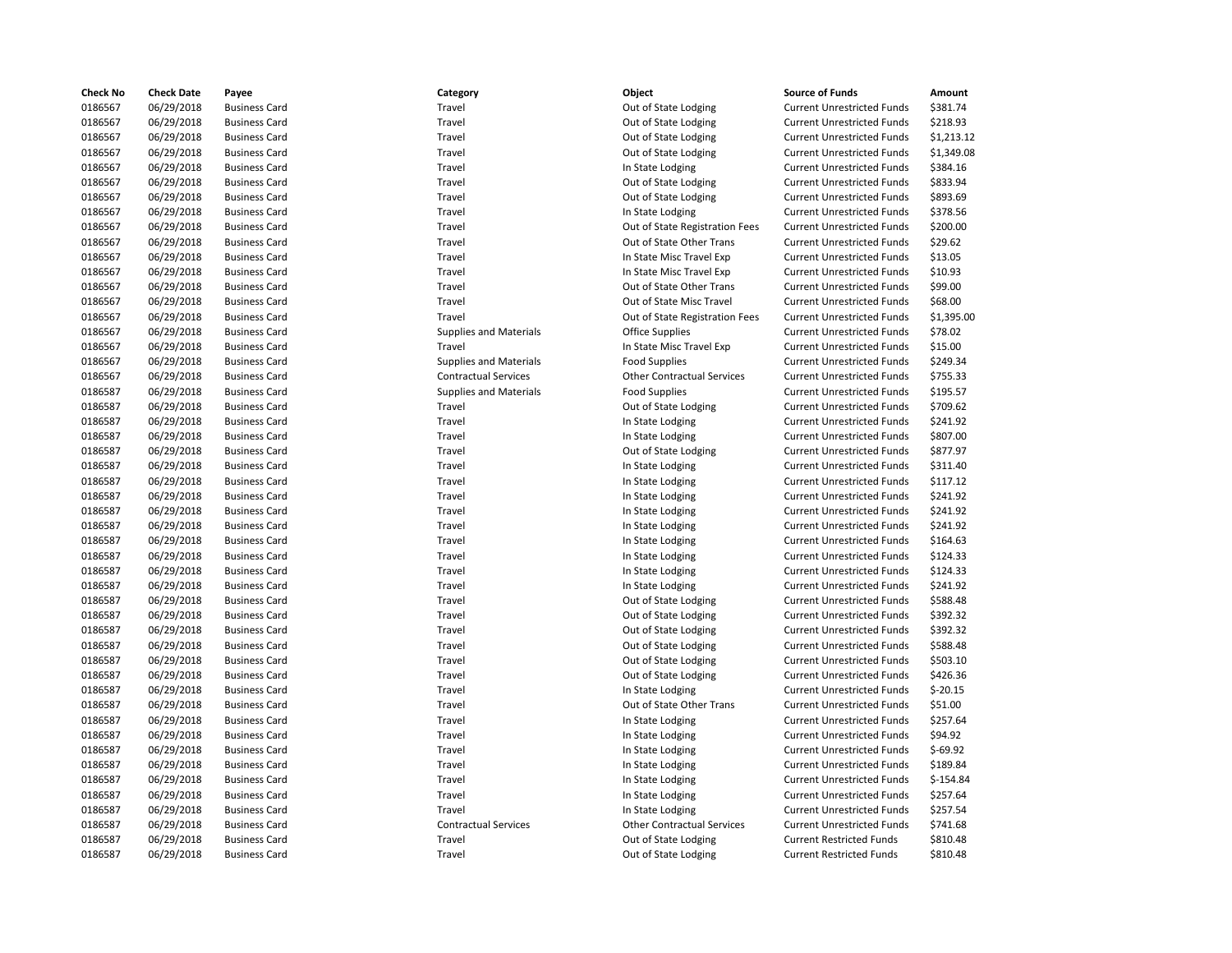| <b>Check No</b> | <b>Check Date</b> | Payee                            | Category                      | Object                             | <b>Source of Funds</b>            | Amount    |
|-----------------|-------------------|----------------------------------|-------------------------------|------------------------------------|-----------------------------------|-----------|
| 0186587         | 06/29/2018        | <b>Business Card</b>             | Travel                        | Out of State Air Trans             | <b>Current Unrestricted Funds</b> | \$50.00   |
| 0186588         | 06/29/2018        | <b>Business Card</b>             | <b>Supplies and Materials</b> | <b>Education Supplies</b>          | <b>Current Unrestricted Funds</b> | \$158.51  |
| 0186588         | 06/29/2018        | <b>Business Card</b>             | Travel                        | Out of State Other Trans           | <b>Current Unrestricted Funds</b> | \$131.79  |
| 0186588         | 06/29/2018        | <b>Business Card</b>             | Travel                        | Out of State Air Trans             | <b>Current Unrestricted Funds</b> | \$125.00  |
| 0186588         | 06/29/2018        | <b>Business Card</b>             | Travel                        | Out of State Lodging               | <b>Current Unrestricted Funds</b> | \$1,200.6 |
| 0186589         | 06/29/2018        | <b>Business Card</b>             | <b>Supplies and Materials</b> | <b>Education Supplies</b>          | <b>Current Unrestricted Funds</b> | \$109.90  |
| 0186590         | 06/29/2018        | <b>Business Card</b>             | <b>Supplies and Materials</b> | <b>Education Supplies</b>          | <b>Current Unrestricted Funds</b> | \$607.27  |
| 0186590         | 06/29/2018        | <b>Business Card</b>             | Travel                        | Out of State Other Trans           | <b>Current Unrestricted Funds</b> | \$35.00   |
| 0186597         | 06/29/2018        | <b>Business Card</b>             | <b>Supplies and Materials</b> | <b>Education Supplies</b>          | <b>Current Restricted Funds</b>   | \$2,496.8 |
| 0186597         | 06/29/2018        | <b>Business Card</b>             | <b>Supplies and Materials</b> | <b>Office Supplies</b>             | <b>Current Unrestricted Funds</b> | \$720.00  |
| 0186597         | 06/29/2018        | <b>Business Card</b>             | <b>Supplies and Materials</b> | <b>Education Supplies</b>          | <b>Current Unrestricted Funds</b> | \$115.80  |
| 0186597         | 06/29/2018        | <b>Business Card</b>             | <b>Contractual Services</b>   | <b>Other Contractual Services</b>  | <b>Current Unrestricted Funds</b> | \$888.85  |
| 0186597         | 06/29/2018        | <b>Business Card</b>             | Travel                        | Out of State Lodging               | <b>Current Unrestricted Funds</b> | \$443.25  |
| 0186597         | 06/29/2018        | <b>Business Card</b>             | Travel                        | Out of State Lodging               | <b>Current Unrestricted Funds</b> | \$574.31  |
| 0186597         | 06/29/2018        | <b>Business Card</b>             | <b>Supplies and Materials</b> | <b>Food Supplies</b>               | <b>Current Unrestricted Funds</b> | \$134.07  |
| 0186597         | 06/29/2018        | <b>Business Card</b>             | <b>Supplies and Materials</b> | <b>Office Supplies</b>             | <b>Current Unrestricted Funds</b> | \$69.53   |
| 0186597         | 06/29/2018        | <b>Business Card</b>             | Travel                        | Out of State Lodging               | <b>Current Unrestricted Funds</b> | \$745.65  |
| 0186597         | 06/29/2018        | <b>Business Card</b>             | Travel                        | Out of State Lodging               | <b>Current Unrestricted Funds</b> | \$745.65  |
| 0186597         | 06/29/2018        | <b>Business Card</b>             | Travel                        | Out of State Lodging               | <b>Current Unrestricted Funds</b> | \$745.65  |
| 0186597         | 06/29/2018        | <b>Business Card</b>             | <b>Supplies and Materials</b> | <b>Food Supplies</b>               | <b>Current Unrestricted Funds</b> | \$467.18  |
| 0186597         | 06/29/2018        | <b>Business Card</b>             | Travel                        | In State Lodging                   | <b>Current Unrestricted Funds</b> | \$133.28  |
| 0186597         | 06/29/2018        | <b>Business Card</b>             | <b>Supplies and Materials</b> | <b>Education Supplies</b>          | <b>Current Unrestricted Funds</b> | \$315.60  |
| 0186597         | 06/29/2018        | <b>Business Card</b>             | Travel                        | In State Lodging                   | <b>Current Unrestricted Funds</b> | \$110.88  |
| 0186597         | 06/29/2018        | <b>Business Card</b>             | Travel                        | In State Lodging                   | <b>Current Unrestricted Funds</b> | \$144.48  |
| 0186598         | 06/29/2018        | <b>Business Card</b>             | <b>Supplies and Materials</b> | <b>Office Supplies</b>             | <b>Current Unrestricted Funds</b> | \$72.27   |
| 0186598         | 06/29/2018        | <b>Business Card</b>             | Travel                        | In State Lodging                   | <b>Current Unrestricted Funds</b> | \$630.85  |
| 0186598         | 06/29/2018        | <b>Business Card</b>             | Travel                        | Out of State Lodging               | <b>Current Unrestricted Funds</b> | \$1,013.1 |
| 0186598         | 06/29/2018        | <b>Business Card</b>             | Travel                        | Out of State Air Trans             | <b>Current Unrestricted Funds</b> | \$50.00   |
| 0186598         | 06/29/2018        | <b>Business Card</b>             | <b>Contractual Services</b>   | <b>Other Professional Services</b> | <b>Current Unrestricted Funds</b> | \$562.50  |
| 0186598         | 06/29/2018        | <b>Business Card</b>             | Travel                        | Out of State Other Trans           | <b>Current Unrestricted Funds</b> | \$35.23   |
| 0186332         | 06/08/2018        | Canon Solutions America Inc      | <b>Fixed Charges</b>          | Rental Other                       | <b>Current Unrestricted Funds</b> | \$49.93   |
| 0186405         | 06/18/2018        | Canon Solutions America Inc      | <b>Fixed Charges</b>          | Rental Other                       | <b>Current Unrestricted Funds</b> | \$25.26   |
| 0186434         | 06/20/2018        | Canon Solutions America Inc      | <b>Supplies and Materials</b> | Photocopy Supplies                 | <b>Current Unrestricted Funds</b> | \$10.99   |
| 0186434         | 06/20/2018        | Canon Solutions America Inc      | <b>Supplies and Materials</b> | Photocopy Supplies                 | <b>Current Unrestricted Funds</b> | \$170.64  |
| 0186465         | 06/21/2018        | Canon Solutions America Inc      | <b>Fixed Charges</b>          | Rental Other                       | <b>Current Unrestricted Funds</b> | \$49.93   |
| 0186543         | 06/29/2018        | Canon Solutions America Inc      | <b>Fixed Charges</b>          | Leased To Own Equip                | <b>Current Unrestricted Funds</b> | \$5,534.5 |
| 0186375         | 06/15/2018        | Caretaker Management Service Inc | <b>Contractual Services</b>   | <b>Other Contractual Services</b>  | <b>Current Unrestricted Funds</b> | \$1,050.0 |
| 0186375         | 06/15/2018        | Caretaker Management Service Inc | <b>Contractual Services</b>   | <b>Other Contractual Services</b>  | <b>Current Unrestricted Funds</b> | \$400.00  |
| 0186375         | 06/15/2018        | Caretaker Management Service Inc | <b>Contractual Services</b>   | <b>Other Professional Services</b> | <b>Current Unrestricted Funds</b> | \$450.00  |
| 0186568         | 06/29/2018        | Caretaker Management Service Inc | <b>Contractual Services</b>   | <b>Other Professional Services</b> | <b>Current Unrestricted Funds</b> | \$450.00  |
| 0186568         | 06/29/2018        | Caretaker Management Service Inc | <b>Contractual Services</b>   | <b>Other Contractual Services</b>  | <b>Current Unrestricted Funds</b> | \$1,050.0 |
| 0186568         | 06/29/2018        | Caretaker Management Service Inc | <b>Contractual Services</b>   | <b>Other Contractual Services</b>  | <b>Current Unrestricted Funds</b> | \$400.00  |
| 0186406         | 06/18/2018        | Carolina Couriers, LLC           | <b>Contractual Services</b>   | <b>Other Contractual Services</b>  | <b>Current Unrestricted Funds</b> | \$805.00  |
| 0186407         | 06/18/2018        | Carolina Elevator Service Inc    | <b>Contractual Services</b>   | <b>Other Contractual Services</b>  | <b>Current Unrestricted Funds</b> | \$395.00  |
| 0186333         | 06/08/2018        | Carolina Landscape Supplies Inc. | <b>Supplies and Materials</b> | <b>Maintenance Supplies</b>        | <b>Current Unrestricted Funds</b> | \$1,262.5 |
| 0186334         | 06/08/2018        | Carolina Mower & Equipment, Inc. | Equipment                     | Other Equipment                    | <b>Current Unrestricted Funds</b> | \$7,450.0 |
| 0186435         | 06/20/2018        | Cengage Learning Inc             | <b>Contractual Services</b>   | <b>Other Professional Services</b> | <b>Current Unrestricted Funds</b> | \$1,595.0 |
| 0186544         | 06/29/2018        | Cengage Learning Inc             | <b>Contractual Services</b>   | <b>Other Professional Services</b> | <b>Current Unrestricted Funds</b> | \$1,895.0 |
| 0186544         | 06/29/2018        | Cengage Learning Inc             | <b>Contractual Services</b>   | <b>Other Professional Services</b> | <b>Current Unrestricted Funds</b> | \$2,795.0 |
| 0186544         | 06/29/2018        | Cengage Learning Inc             | <b>Contractual Services</b>   | <b>Other Professional Services</b> | <b>Current Unrestricted Funds</b> | \$1,495.0 |
| 0186544         | 06/29/2018        | Cengage Learning Inc.            | <b>Contractual Services</b>   | <b>Other Professional Services</b> | <b>Current Unrestricted Funds</b> | \$895.00  |
|                 |                   |                                  |                               |                                    |                                   |           |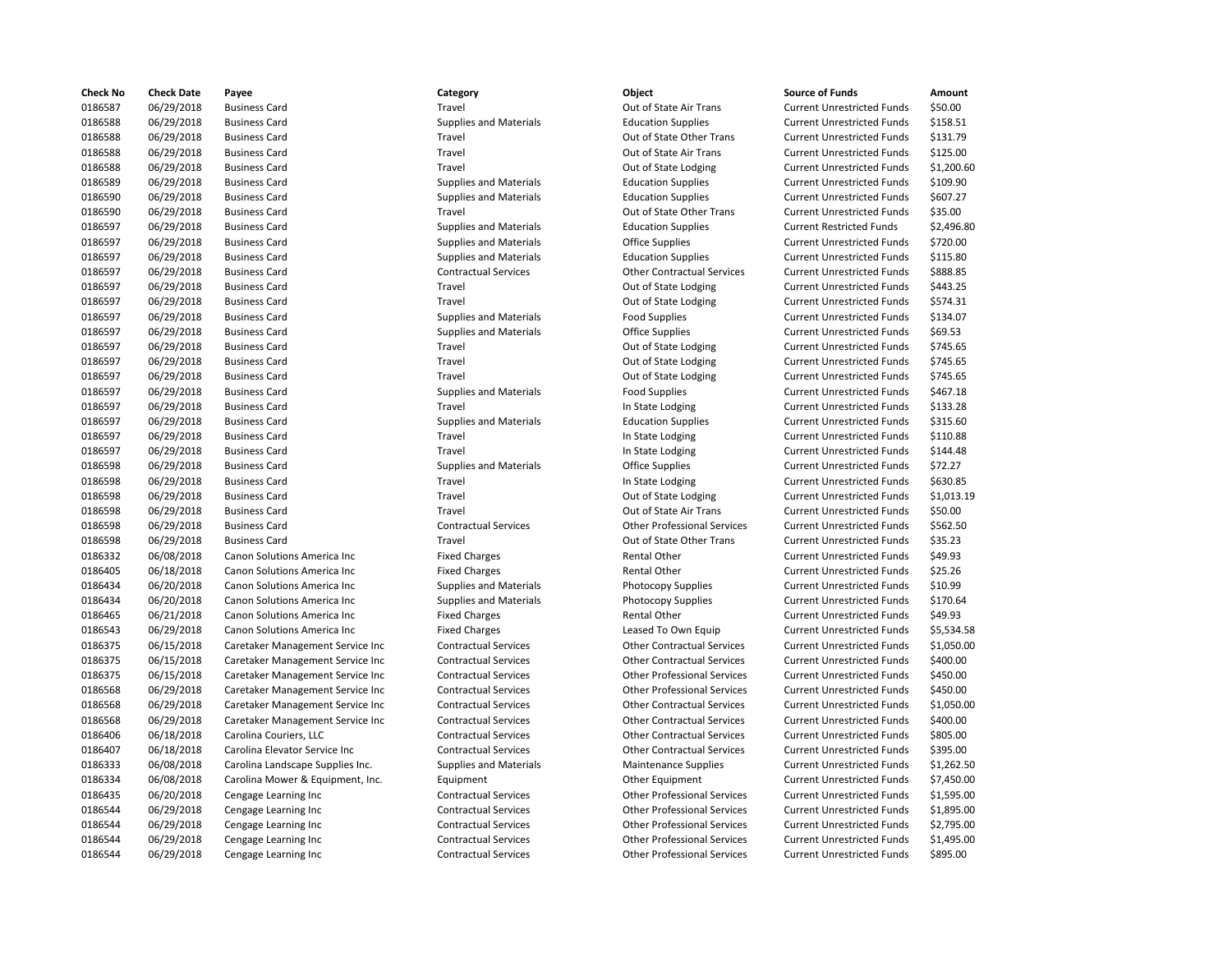| <b>Check No</b> | <b>Check Date</b> | Payee                                  | Category                      | Object                             | <b>Source of Funds</b>            | Amount     |
|-----------------|-------------------|----------------------------------------|-------------------------------|------------------------------------|-----------------------------------|------------|
| 0186399         | 06/18/2018        | Center for Creative Leadership         | <b>Current Assets</b>         | <b>Prepaid Expenses</b>            | <b>Current Unrestricted Funds</b> | \$3.700.00 |
| 0186569         | 06/29/2018        | Charlotte Paint Company Inc            | <b>Contractual Services</b>   | <b>Other Professional Services</b> | <b>County Projects</b>            | \$4,852.00 |
| 0186314         | 06/06/2018        | Cherry Tree, LLC                       | <b>Fixed Charges</b>          | Rent Non State                     | <b>Current Unrestricted Funds</b> | \$8,532.50 |
| 0186335         | 06/08/2018        | Chester County Sheriff's Office Att    | <b>Contractual Services</b>   | <b>Other Contractual Services</b>  | <b>Current Unrestricted Funds</b> | \$75.00    |
| 0186335         | 06/08/2018        | Chester County Sheriff's Office Att    | <b>Contractual Services</b>   | <b>Other Contractual Services</b>  | <b>Current Unrestricted Funds</b> | \$262.50   |
| 0186335         | 06/08/2018        | Chester County Sheriff's Office Att    | <b>Contractual Services</b>   | <b>Other Contractual Services</b>  | <b>Current Unrestricted Funds</b> | \$100.00   |
| 0186408         | 06/18/2018        | Chester County Sheriff's Office Att    | <b>Contractual Services</b>   | <b>Other Contractual Services</b>  | <b>Current Unrestricted Funds</b> | \$100.00   |
| 0186408         | 06/18/2018        | Chester County Sheriff's Office Att    | <b>Contractual Services</b>   | <b>Other Contractual Services</b>  | <b>Current Unrestricted Funds</b> | \$100.00   |
| 0186580         | 06/29/2018        | Chester County Sheriff's Office Att    | <b>Contractual Services</b>   | <b>Other Contractual Services</b>  | <b>Current Unrestricted Funds</b> | \$100.00   |
| 0186580         | 06/29/2018        | Chester County Sheriff's Office Att    | <b>Contractual Services</b>   | <b>Other Contractual Services</b>  | <b>Current Unrestricted Funds</b> | \$75.00    |
| 0186315         | 06/06/2018        | Chester Metropolitan District          | <b>Contractual Services</b>   | Utilities                          | <b>Current Unrestricted Funds</b> | \$77.54    |
| 0186447         | 06/20/2018        | Chester Metropolitan District          | <b>Contractual Services</b>   | <b>Utilities</b>                   | <b>Current Unrestricted Funds</b> | \$406.93   |
| 0186591         | 06/29/2018        | Chester Metropolitan District          | <b>Contractual Services</b>   | Utilities                          | <b>Current Unrestricted Funds</b> | \$77.54    |
| 0186570         | 06/29/2018        | <b>Chester Rental Uniform</b>          | <b>Current Liabilities</b>    | Uniform                            | <b>Current Unrestricted Funds</b> | \$5.94     |
| 0186570         | 06/29/2018        | <b>Chester Rental Uniform</b>          | <b>Current Liabilities</b>    | Uniform                            | <b>Current Unrestricted Funds</b> | \$5.94     |
| 0186570         | 06/29/2018        | <b>Chester Rental Uniform</b>          | <b>Supplies and Materials</b> | <b>Clothing Supplies</b>           | <b>Current Unrestricted Funds</b> | \$5.94     |
| 0186570         | 06/29/2018        | <b>Chester Rental Uniform</b>          | <b>Supplies and Materials</b> | <b>Clothing Supplies</b>           | <b>Current Unrestricted Funds</b> | \$5.94     |
| 0186571         | 06/29/2018        | Chester Rental Uniform                 | <b>Supplies and Materials</b> | <b>Clothing Supplies</b>           | <b>Current Unrestricted Funds</b> | \$5.94     |
| 0186571         | 06/29/2018        | <b>Chester Rental Uniform</b>          | <b>Supplies and Materials</b> | <b>Clothing Supplies</b>           | <b>Current Unrestricted Funds</b> | \$5.94     |
| 0186571         | 06/29/2018        | <b>Chester Rental Uniform</b>          | <b>Supplies and Materials</b> | <b>Clothing Supplies</b>           | <b>Current Unrestricted Funds</b> | \$5.94     |
| 0186571         | 06/29/2018        | <b>Chester Rental Uniform</b>          | <b>Current Liabilities</b>    | Uniform                            | <b>Current Unrestricted Funds</b> | \$5.94     |
| 0186571         | 06/29/2018        | Chester Rental Uniform                 | <b>Current Liabilities</b>    | Uniform                            | <b>Current Unrestricted Funds</b> | \$5.94     |
| 0186571         | 06/29/2018        | <b>Chester Rental Uniform</b>          | <b>Current Liabilities</b>    | Uniform                            | <b>Current Unrestricted Funds</b> | \$6.94     |
| 0186545         | 06/29/2018        | City of Rock Hill                      | <b>Supplies and Materials</b> | Fuel                               | <b>Current Unrestricted Funds</b> | \$545.28   |
| 0186545         | 06/29/2018        | City of Rock Hill                      | <b>Supplies and Materials</b> | Fuel                               | <b>Current Unrestricted Funds</b> | \$704.11   |
| 0186545         | 06/29/2018        | City of Rock Hill                      | <b>Supplies and Materials</b> | Fuel                               | <b>Current Unrestricted Funds</b> | \$1,110.35 |
| 0186545         | 06/29/2018        | City of Rock Hill                      | <b>Supplies and Materials</b> | Fuel                               | <b>Current Unrestricted Funds</b> | \$1,016.57 |
| 0186545         | 06/29/2018        | City of Rock Hill                      | <b>Supplies and Materials</b> | Fuel                               | <b>Current Unrestricted Funds</b> | \$670.88   |
| 0186545         | 06/29/2018        | City of Rock Hill                      | <b>Supplies and Materials</b> | Fuel                               | <b>Current Unrestricted Funds</b> | \$874.03   |
| 0186545         | 06/29/2018        | City of Rock Hill                      | <b>Supplies and Materials</b> | Fuel                               | <b>Current Unrestricted Funds</b> | \$791.62   |
| 0186545         | 06/29/2018        | City of Rock Hill                      | <b>Supplies and Materials</b> | Fuel                               | <b>Current Unrestricted Funds</b> | \$654.19   |
| 0186336         | 06/08/2018        | Clean Windows Unlimited                | <b>Contractual Services</b>   | <b>Other Contractual Services</b>  | <b>Current Unrestricted Funds</b> | \$9,975.00 |
| 0186316         | 06/06/2018        | Cline Brandt Kochenower and Company    | <b>Contractual Services</b>   | Auditing, Acct, Fin. Services      | <b>Current Unrestricted Funds</b> | \$7,000.00 |
| 0186477         | 06/22/2018        | <b>CNC DOOR COMPANY</b>                | <b>Contractual Services</b>   | <b>Other Professional Services</b> | <b>Current Unrestricted Funds</b> | \$365.18   |
| 0186376         | 06/15/2018        | Control Stop, Llc                      | <b>Contractual Services</b>   | <b>General Repair</b>              | <b>Current Unrestricted Funds</b> | \$1,219.68 |
| 0186376         | 06/15/2018        | Control Stop, Llc                      | <b>Contractual Services</b>   | <b>General Repair</b>              | <b>Current Unrestricted Funds</b> | \$2,028.83 |
| 0186376         | 06/15/2018        | Control Stop, Llc                      | <b>Contractual Services</b>   | General Repair                     | <b>Current Unrestricted Funds</b> | \$171.40   |
| 0186338         | 06/08/2018        | Cox's Rock Hill Inc                    | <b>Contractual Services</b>   | <b>Other Professional Services</b> | <b>Current Unrestricted Funds</b> | \$730.00   |
| 0186546         | 06/29/2018        | Cox's Rock Hill Inc                    | <b>Contractual Services</b>   | <b>Other Professional Services</b> | <b>Current Unrestricted Funds</b> | \$460.00   |
| 0186572         | 06/29/2018        | Cox's Rock Hill Inc                    | <b>Contractual Services</b>   | <b>Other Professional Services</b> | <b>Current Unrestricted Funds</b> | \$1,620.00 |
| 0186377         | 06/15/2018        | <b>Cumming Construction Management</b> | <b>Contractual Services</b>   | <b>Other Professional Services</b> | <b>Current Unrestricted Funds</b> | \$1,500.00 |
| 0186378         | 06/15/2018        | Dade Paper and Bag Co                  | <b>Supplies and Materials</b> | <b>Other Supplies</b>              | <b>Current Unrestricted Funds</b> | \$3,268.00 |
| 0186378         | 06/15/2018        | Dade Paper and Bag Co                  | <b>Supplies and Materials</b> | Janitorial Supplies                | <b>Current Unrestricted Funds</b> | \$2,676.28 |
| 0186478         | 06/22/2018        | Dade Paper and Bag Co                  | <b>Supplies and Materials</b> | Janitorial Supplies                | <b>Current Unrestricted Funds</b> | \$901.97   |
| 0186547         | 06/29/2018        | Dade Paper and Bag Co                  | <b>Supplies and Materials</b> | Janitorial Supplies                | <b>Current Unrestricted Funds</b> | \$111.91   |
| 0186547         | 06/29/2018        | Dade Paper and Bag Co                  | <b>Supplies and Materials</b> | Janitorial Supplies                | <b>Current Unrestricted Funds</b> | \$3,971.26 |
| 0186547         | 06/29/2018        | Dade Paper and Bag Co                  | <b>Supplies and Materials</b> | Janitorial Supplies                | <b>Current Unrestricted Funds</b> | \$2,351.93 |
| 0186548         | 06/29/2018        | Daikin Applied Americas, Inc.          | <b>Contractual Services</b>   | <b>Other Contractual Services</b>  | <b>Current Unrestricted Funds</b> | \$1,240.00 |
| 0186339         | 06/08/2018        | Dais, Inc. D/B/A Regroup               | <b>Contractual Services</b>   | <b>Other Contractual Services</b>  | <b>Current Unrestricted Funds</b> | \$5,537.00 |
| 0186340         | 06/08/2018        | Data Network Solutions Inc             | <b>Contractual Services</b>   | <b>Other Contractual Services</b>  | <b>Current Unrestricted Funds</b> | \$11,576.8 |
| 0186549         | 06/29/2018        | Data Network Solutions Inc             | <b>Contractual Services</b>   | <b>Other Contractual Services</b>  | <b>Current Unrestricted Funds</b> | \$2,000.00 |

| ategory               | Object                             | <b>Source of Funds</b>            | Amount     |
|-----------------------|------------------------------------|-----------------------------------|------------|
| urrent Assets         | <b>Prepaid Expenses</b>            | <b>Current Unrestricted Funds</b> | \$3,700.00 |
| ontractual Services   | <b>Other Professional Services</b> | <b>County Projects</b>            | \$4,852.00 |
| xed Charges           | <b>Rent Non State</b>              | <b>Current Unrestricted Funds</b> | \$8,532.50 |
| ontractual Services   | <b>Other Contractual Services</b>  | <b>Current Unrestricted Funds</b> | \$75.00    |
| ontractual Services   | <b>Other Contractual Services</b>  | <b>Current Unrestricted Funds</b> | \$262.50   |
| ontractual Services   | <b>Other Contractual Services</b>  | <b>Current Unrestricted Funds</b> | \$100.00   |
| ontractual Services   | <b>Other Contractual Services</b>  | <b>Current Unrestricted Funds</b> | \$100.00   |
| ontractual Services   | <b>Other Contractual Services</b>  | <b>Current Unrestricted Funds</b> | \$100.00   |
| ontractual Services   | <b>Other Contractual Services</b>  | <b>Current Unrestricted Funds</b> | \$100.00   |
| ontractual Services   | <b>Other Contractual Services</b>  | <b>Current Unrestricted Funds</b> | \$75.00    |
| ontractual Services   | <b>Utilities</b>                   | <b>Current Unrestricted Funds</b> | \$77.54    |
| ontractual Services   | <b>Utilities</b>                   | <b>Current Unrestricted Funds</b> | \$406.93   |
| ontractual Services   | <b>Utilities</b>                   | <b>Current Unrestricted Funds</b> | \$77.54    |
| urrent Liabilities    | Uniform                            | <b>Current Unrestricted Funds</b> | \$5.94     |
| urrent Liabilities    | Uniform                            | <b>Current Unrestricted Funds</b> | \$5.94     |
| upplies and Materials | <b>Clothing Supplies</b>           | <b>Current Unrestricted Funds</b> | \$5.94     |
| upplies and Materials | <b>Clothing Supplies</b>           | <b>Current Unrestricted Funds</b> | \$5.94     |
| upplies and Materials | <b>Clothing Supplies</b>           | <b>Current Unrestricted Funds</b> | \$5.94     |
| upplies and Materials | <b>Clothing Supplies</b>           | <b>Current Unrestricted Funds</b> | \$5.94     |
| upplies and Materials | <b>Clothing Supplies</b>           | <b>Current Unrestricted Funds</b> | \$5.94     |
| urrent Liabilities    | Uniform                            | <b>Current Unrestricted Funds</b> | \$5.94     |
| urrent Liabilities    | Uniform                            | <b>Current Unrestricted Funds</b> | \$5.94     |
| urrent Liabilities    | Uniform                            | <b>Current Unrestricted Funds</b> | \$6.94     |
| upplies and Materials | Fuel                               | <b>Current Unrestricted Funds</b> | \$545.28   |
| upplies and Materials | Fuel                               | <b>Current Unrestricted Funds</b> | \$704.11   |
| upplies and Materials | Fuel                               | <b>Current Unrestricted Funds</b> | \$1,110.35 |
| upplies and Materials | Fuel                               | <b>Current Unrestricted Funds</b> | \$1,016.57 |
| upplies and Materials | Fuel                               | <b>Current Unrestricted Funds</b> | \$670.88   |
| upplies and Materials | Fuel                               | <b>Current Unrestricted Funds</b> | \$874.03   |
| upplies and Materials | Fuel                               | <b>Current Unrestricted Funds</b> | \$791.62   |
| upplies and Materials | Fuel                               | <b>Current Unrestricted Funds</b> | \$654.19   |
| ontractual Services   | <b>Other Contractual Services</b>  | <b>Current Unrestricted Funds</b> | \$9,975.00 |
| ontractual Services   | Auditing, Acct, Fin. Services      | <b>Current Unrestricted Funds</b> | \$7,000.00 |
| ontractual Services   | <b>Other Professional Services</b> | <b>Current Unrestricted Funds</b> | \$365.18   |
| ontractual Services   | <b>General Repair</b>              | <b>Current Unrestricted Funds</b> | \$1,219.68 |
| ontractual Services   | General Repair                     | <b>Current Unrestricted Funds</b> | \$2,028.83 |
| ontractual Services   | <b>General Repair</b>              | <b>Current Unrestricted Funds</b> | \$171.40   |
| ontractual Services   | <b>Other Professional Services</b> | <b>Current Unrestricted Funds</b> | \$730.00   |
| ontractual Services   | <b>Other Professional Services</b> | <b>Current Unrestricted Funds</b> | \$460.00   |
| ontractual Services   | <b>Other Professional Services</b> | <b>Current Unrestricted Funds</b> | \$1,620.00 |
| ontractual Services   | <b>Other Professional Services</b> | <b>Current Unrestricted Funds</b> | \$1,500.00 |
| upplies and Materials | <b>Other Supplies</b>              | <b>Current Unrestricted Funds</b> | \$3,268.00 |
| upplies and Materials | Janitorial Supplies                | <b>Current Unrestricted Funds</b> | \$2,676.28 |
| upplies and Materials | Janitorial Supplies                | <b>Current Unrestricted Funds</b> | \$901.97   |
| upplies and Materials | Janitorial Supplies                | <b>Current Unrestricted Funds</b> | \$111.91   |
| upplies and Materials | Janitorial Supplies                | <b>Current Unrestricted Funds</b> | \$3,971.26 |
| upplies and Materials | Janitorial Supplies                | <b>Current Unrestricted Funds</b> | \$2,351.93 |
| ontractual Services   | <b>Other Contractual Services</b>  | <b>Current Unrestricted Funds</b> | \$1,240.00 |
| ontractual Services   | <b>Other Contractual Services</b>  | <b>Current Unrestricted Funds</b> | \$5,537.00 |
| ontractual Services   | <b>Other Contractual Services</b>  | <b>Current Unrestricted Funds</b> | \$11,576.8 |
| ontractual Services   | <b>Other Contractual Services</b>  | <b>Current Unrestricted Funds</b> | \$2,000.00 |
|                       |                                    |                                   |            |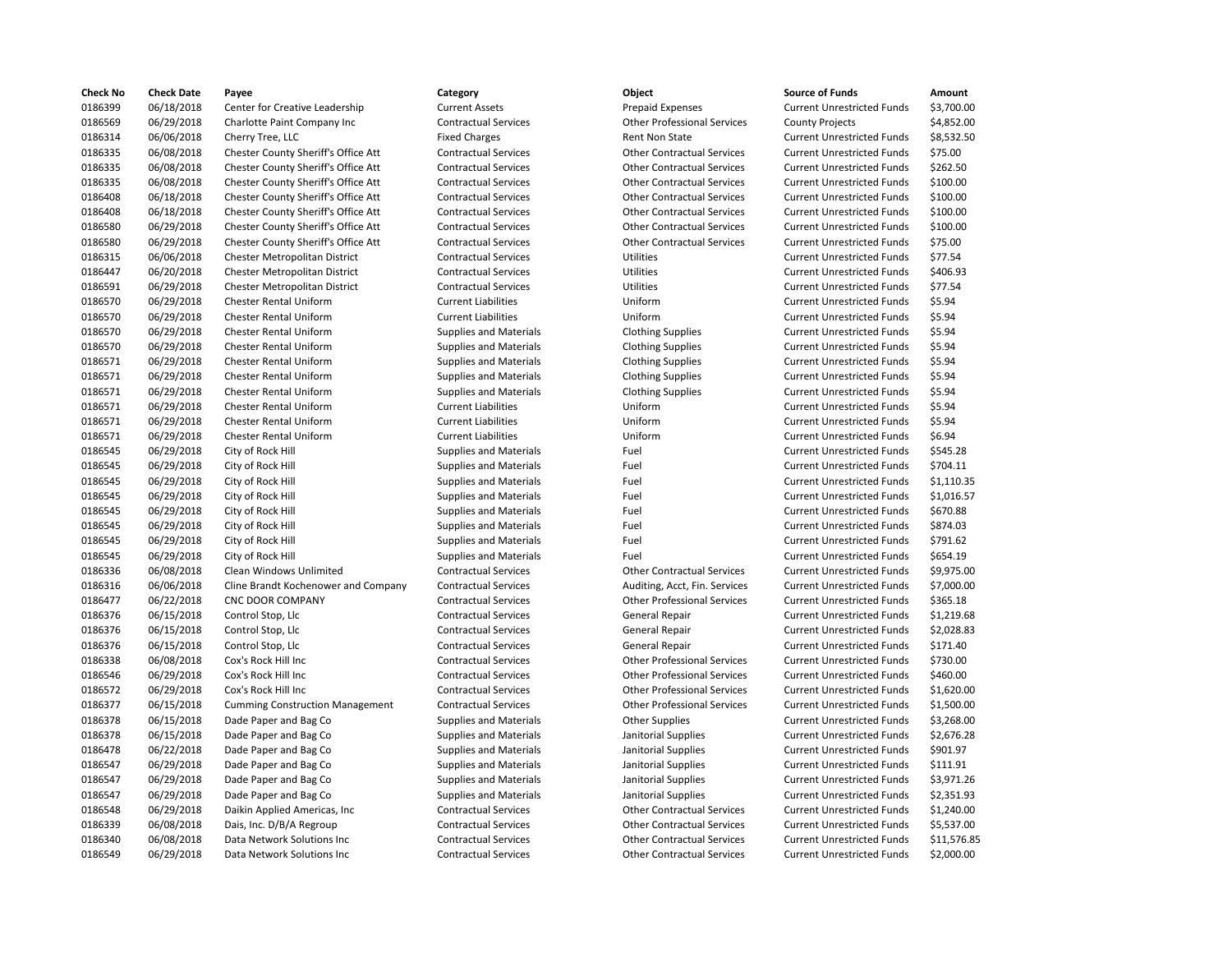| <b>Check No</b> | <b>Check Date</b> | Payee                            | Category                      | Object                             | <b>Source of Funds</b>            | Amount     |
|-----------------|-------------------|----------------------------------|-------------------------------|------------------------------------|-----------------------------------|------------|
| 0186409         | 06/18/2018        | Davis & Floyd, Inc.              | Permanent Improvements        | Reimbursables                      | <b>Unexpended Plant</b>           | \$86.49    |
| 0186409         | 06/18/2018        | Davis & Floyd, Inc.              | Permanent Improvements        | Fees, Arch, Eng & Other            | <b>Unexpended Plant</b>           | \$11,964.7 |
| 0186448         | 06/21/2018        | <b>Dell Computer Corporation</b> | <b>Supplies and Materials</b> | <b>Education Supplies</b>          | <b>Current Unrestricted Funds</b> | \$0.02     |
| 0186448         | 06/21/2018        | Dell Computer Corporation        | <b>Supplies and Materials</b> | <b>Education Supplies</b>          | <b>Current Unrestricted Funds</b> | \$86.98    |
| 0186448         | 06/21/2018        | Dell Computer Corporation        | <b>Supplies and Materials</b> | <b>Education Supplies</b>          | <b>Current Unrestricted Funds</b> | \$27.86    |
| 0186448         | 06/21/2018        | Dell Computer Corporation        | <b>Supplies and Materials</b> | <b>Education Supplies</b>          | <b>Current Unrestricted Funds</b> | \$27.86    |
| 0186448         | 06/21/2018        | <b>Dell Computer Corporation</b> | <b>Supplies and Materials</b> | <b>Education Supplies</b>          | <b>Current Unrestricted Funds</b> | \$281.98   |
| 0186448         | 06/21/2018        | Dell Computer Corporation        | <b>Supplies and Materials</b> | <b>Education Supplies</b>          | <b>Current Unrestricted Funds</b> | \$289.98   |
| 0186448         | 06/21/2018        | <b>Dell Computer Corporation</b> | <b>Supplies and Materials</b> | <b>Education Supplies</b>          | <b>Current Unrestricted Funds</b> | \$3,077.00 |
| 0186448         | 06/21/2018        | Dell Computer Corporation        | <b>Supplies and Materials</b> | <b>Education Supplies</b>          | <b>Current Restricted Funds</b>   | \$0.01     |
| 0186448         | 06/21/2018        | Dell Computer Corporation        | <b>Supplies and Materials</b> | <b>Education Supplies</b>          | <b>Current Restricted Funds</b>   | \$2,091.00 |
| 0186448         | 06/21/2018        | Dell Computer Corporation        | <b>Supplies and Materials</b> | <b>Education Supplies</b>          | <b>Current Restricted Funds</b>   | \$107.64   |
| 0186448         | 06/21/2018        | Dell Computer Corporation        | <b>Supplies and Materials</b> | <b>Education Supplies</b>          | <b>Current Restricted Funds</b>   | \$41.61    |
| 0186550         | 06/29/2018        | Dell Computer Corporation        | <b>Contractual Services</b>   | <b>Other Professional Services</b> | <b>Current Unrestricted Funds</b> | \$1,579.26 |
| 0186550         | 06/29/2018        | Dell Computer Corporation        | <b>Contractual Services</b>   | <b>Other Professional Services</b> | <b>Current Unrestricted Funds</b> | \$3,619.00 |
| 0186550         | 06/29/2018        | Dell Computer Corporation        | <b>Contractual Services</b>   | <b>Other Professional Services</b> | <b>Current Unrestricted Funds</b> | \$777.32   |
| 0186550         | 06/29/2018        | Dell Computer Corporation        | <b>Contractual Services</b>   | <b>Other Professional Services</b> | <b>Current Unrestricted Funds</b> | \$1,518.00 |
| 0186550         | 06/29/2018        | Dell Computer Corporation        | Equipment                     | Non Capitalized Equipment          | <b>Current Unrestricted Funds</b> | \$5,931.21 |
| 0186550         | 06/29/2018        | Dell Computer Corporation        | Equipment                     | Non Capitalized Equipment          | <b>Current Unrestricted Funds</b> | \$1,027.44 |
| 0186550         | 06/29/2018        | Dell Computer Corporation        | Equipment                     | Non Capitalized Equipment          | <b>Current Unrestricted Funds</b> | \$40.11    |
| 0186550         | 06/29/2018        | <b>Dell Computer Corporation</b> | Equipment                     | Non Capitalized Equipment          | <b>Current Unrestricted Funds</b> | \$40.11    |
| 0186550         | 06/29/2018        | Dell Computer Corporation        | Equipment                     | Non Capitalized Equipment          | <b>Current Unrestricted Funds</b> | \$389.37   |
| 0186550         | 06/29/2018        | Dell Computer Corporation        | Equipment                     | Non Capitalized Equipment          | <b>Current Unrestricted Funds</b> | \$832.79   |
| 0186550         | 06/29/2018        | Dell Computer Corporation        | Equipment                     | Non Capitalized Equipment          | <b>Current Unrestricted Funds</b> | \$3,090.09 |
| 0186593         | 06/29/2018        | Department of Administration     | <b>Supplies and Materials</b> | Postage                            | <b>Current Unrestricted Funds</b> | \$30.00    |
| 0186379         | 06/15/2018        | Diversified Signs and Graphics   | <b>Contractual Services</b>   | <b>Other Professional Services</b> | <b>Unexpended Plant</b>           | \$100.00   |
| 0186380         | 06/15/2018        | edu Business Solutions           | <b>Contractual Services</b>   | Printing                           | <b>Current Unrestricted Funds</b> | \$4,995.00 |
| 0186381         | 06/15/2018        | Ellucian Inc                     | <b>Contractual Services</b>   | <b>Other Professional Services</b> | <b>Current Unrestricted Funds</b> | \$639.00   |
| 0186381         | 06/15/2018        | Ellucian Inc                     | <b>Contractual Services</b>   | <b>Other Professional Services</b> | <b>Current Unrestricted Funds</b> | \$5,644.50 |
| 0186381         | 06/15/2018        | Ellucian Inc                     | <b>Contractual Services</b>   | <b>Other Professional Services</b> | <b>Current Unrestricted Funds</b> | $$-413.00$ |
| 0186381         | 06/15/2018        | Ellucian Inc                     | <b>Contractual Services</b>   | <b>Other Professional Services</b> | <b>Current Unrestricted Funds</b> | $$-106.50$ |
| 0186479         | 06/22/2018        | Ellucian Inc                     | <b>Contractual Services</b>   | <b>Other Professional Services</b> | <b>Current Unrestricted Funds</b> | \$1,329.38 |
| 0186479         | 06/22/2018        | Ellucian Inc                     | <b>Contractual Services</b>   | <b>Other Professional Services</b> | <b>Current Unrestricted Funds</b> | \$426.00   |
| 0186479         | 06/22/2018        | Ellucian Inc                     | <b>Contractual Services</b>   | <b>Other Professional Services</b> | <b>Current Unrestricted Funds</b> | \$1,810.50 |
| 0186382         | 06/15/2018        | Fastenal                         | <b>Contractual Services</b>   | <b>Other Contractual Services</b>  | <b>Current Unrestricted Funds</b> | \$1,033.61 |
| 0186383         | 06/15/2018        | FitnessZone                      | Supplies and Materials        | <b>Education Supplies</b>          | <b>Current Restricted Funds</b>   | \$3,083.17 |
| 0186432         | 06/19/2018        | Fortiline, inc.                  | <b>Supplies and Materials</b> | <b>Other Supplies</b>              | <b>County Projects</b>            | $$-0.02$   |
| 0186432         | 06/19/2018        | Fortiline, inc.                  | <b>Supplies and Materials</b> | <b>Other Supplies</b>              | <b>County Projects</b>            | \$1,166.56 |
| 0186432         | 06/19/2018        | Fortiline, inc.                  | <b>Supplies and Materials</b> | <b>Other Supplies</b>              | <b>County Projects</b>            | \$134.24   |
| 0186432         | 06/19/2018        | Fortiline, inc.                  | <b>Supplies and Materials</b> | <b>Other Supplies</b>              | <b>County Projects</b>            | \$1,690.40 |
| 0186432         | 06/19/2018        | Fortiline, inc.                  | <b>Supplies and Materials</b> | <b>Other Supplies</b>              | <b>County Projects</b>            | \$69.76    |
| 0186432         | 06/19/2018        | Fortiline, inc.                  | <b>Supplies and Materials</b> | <b>Other Supplies</b>              | <b>County Projects</b>            | \$117.84   |
| 0186432         | 06/19/2018        | Fortiline, inc.                  | <b>Supplies and Materials</b> | <b>Other Supplies</b>              | <b>County Projects</b>            | \$1.94     |
| 0186432         | 06/19/2018        | Fortiline, inc.                  | <b>Supplies and Materials</b> | <b>Other Supplies</b>              | <b>County Projects</b>            | \$1,228.27 |
| 0186432         | 06/19/2018        | Fortiline, inc.                  | <b>Supplies and Materials</b> | <b>Other Supplies</b>              | <b>County Projects</b>            | \$726.67   |
| 0186432         | 06/19/2018        | Fortiline, inc.                  | <b>Supplies and Materials</b> | <b>Other Supplies</b>              | <b>County Projects</b>            | \$3.24     |
| 0186432         | 06/19/2018        | Fortiline, inc.                  | <b>Supplies and Materials</b> | <b>Other Supplies</b>              | <b>County Projects</b>            | \$104.04   |
| 0186432         | 06/19/2018        | Fortiline, inc.                  | <b>Supplies and Materials</b> | <b>Other Supplies</b>              | <b>County Projects</b>            | \$147.08   |
| 0186432         | 06/19/2018        | Fortiline, inc.                  | <b>Supplies and Materials</b> | <b>Other Supplies</b>              | <b>County Projects</b>            | \$48.00    |
| 0186341         | 06/08/2018        | Fortune Academy Inc              | <b>Contractual Services</b>   | <b>Other Professional Services</b> | <b>Current Unrestricted Funds</b> | \$4,450.60 |
| 0186341         | 06/08/2018        | Fortune Academy Inc              | <b>Contractual Services</b>   | <b>Other Professional Services</b> | <b>Current Unrestricted Funds</b> | \$2,073.00 |
|                 |                   |                                  |                               |                                    |                                   |            |

| )bject                     |
|----------------------------|
| eimbursables               |
| ees, Arch, Eng & Other     |
| ducation Supplies          |
| ducation Supplies          |
| ducation Supplies          |
| ducation Supplies          |
| ducation Supplies          |
| ducation Supplies          |
| ducation Supplies          |
| ducation Supplies          |
| ducation Supplies          |
| ducation Supplies          |
| ducation Supplies          |
| ther Professional Services |
| ther Professional Services |
| ther Professional Services |
| ther Professional Services |
| Ion Capitalized Equipment  |
| Ion Capitalized Equipment  |
| Ion Capitalized Equipment  |
| Ion Capitalized Equipment  |
| Ion Capitalized Equipment  |
| Ion Capitalized Equipment  |
| Ion Capitalized Equipment  |
| ostage                     |
| ther Professional Services |
| rinting                    |
| ther Professional Services |
| ther Professional Services |
| ther Professional Services |
| ther Professional Services |
| ther Professional Services |
| ther Professional Services |
| ther Professional Services |
|                            |
| ther Contractual Services  |
| ducation Supplies          |
| ther Supplies              |
| ther Supplies              |
| ther Supplies              |
| ther Supplies              |
| ther Supplies              |
| ther Supplies              |
| ther Supplies              |
| ther Supplies              |
| ther Supplies              |
| ther Supplies              |
| ther Supplies              |
| ther Supplies              |
| ther Supplies              |
| ther Professional Services |
| ther Professional Services |
|                            |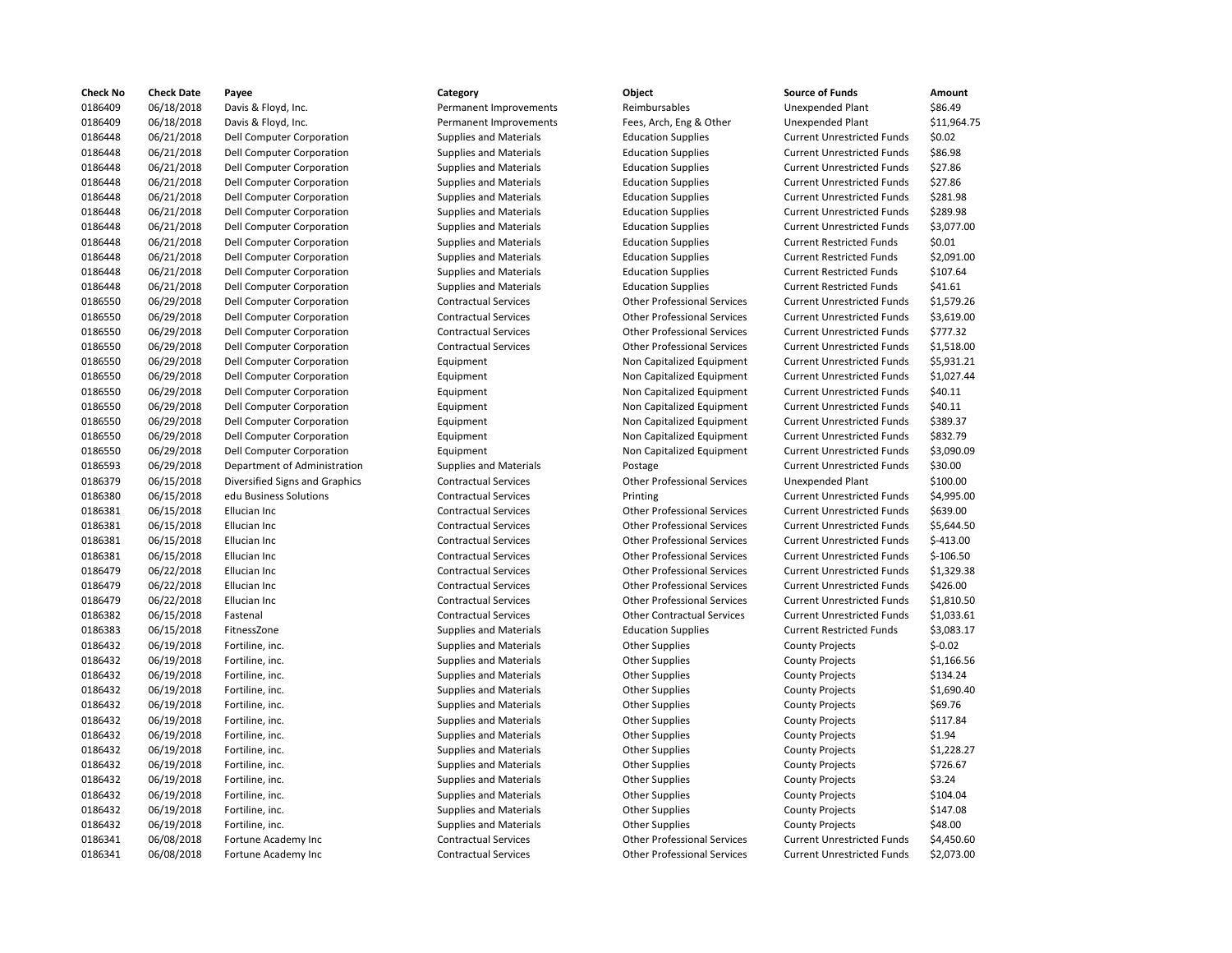| <b>Check No</b> | <b>Check Date</b> | Payee                            | Category                      | Object                               | <b>Source of Funds</b>            | Amount     |
|-----------------|-------------------|----------------------------------|-------------------------------|--------------------------------------|-----------------------------------|------------|
| 0186341         | 06/08/2018        | Fortune Academy Inc              | <b>Contractual Services</b>   | <b>Other Professional Services</b>   | <b>Current Unrestricted Funds</b> | \$5,029.5  |
| 0186341         | 06/08/2018        | Fortune Academy Inc              | <b>Contractual Services</b>   | <b>Other Professional Services</b>   | <b>Current Unrestricted Funds</b> | \$10,059   |
| 0186410         | 06/18/2018        | Fortune Academy Inc              | <b>Contractual Services</b>   | <b>Other Professional Services</b>   | <b>Current Unrestricted Funds</b> | \$1,658.4  |
| 0186410         | 06/18/2018        | Fortune Academy Inc              | <b>Contractual Services</b>   | <b>Other Professional Services</b>   | <b>Current Unrestricted Funds</b> | \$6,706.0  |
| 0186410         | 06/18/2018        | Fortune Academy Inc              | <b>Contractual Services</b>   | <b>Other Professional Services</b>   | <b>Current Unrestricted Funds</b> | \$3,439.1  |
| 0186410         | 06/18/2018        | Fortune Academy Inc              | <b>Contractual Services</b>   | <b>Other Professional Services</b>   | <b>Current Unrestricted Funds</b> | \$8.382.5  |
| 0186410         | 06/18/2018        | Fortune Academy Inc              | <b>Contractual Services</b>   | <b>Other Professional Services</b>   | <b>Current Unrestricted Funds</b> | \$4,046.0  |
| 0186552         | 06/29/2018        | Fortune Academy Inc              | <b>Contractual Services</b>   | <b>Other Professional Services</b>   | <b>Current Unrestricted Funds</b> | \$8,717.8  |
| 0186552         | 06/29/2018        | Fortune Academy Inc              | <b>Contractual Services</b>   | <b>Other Professional Services</b>   | <b>Current Unrestricted Funds</b> | \$4,694.2  |
| 0186573         | 06/29/2018        | Fortune Academy Inc              | <b>Contractual Services</b>   | <b>Other Professional Services</b>   | <b>Current Unrestricted Funds</b> | \$6,370.7  |
| 0186342         | 06/08/2018        | Gaston Auto Glass Inc.           | <b>Contractual Services</b>   | <b>General Repair</b>                | <b>Current Unrestricted Funds</b> | \$400.00   |
| 0186342         | 06/08/2018        | Gaston Auto Glass Inc.           | <b>Contractual Services</b>   | <b>General Repair</b>                | <b>Current Unrestricted Funds</b> | \$400.00   |
| 0186343         | 06/08/2018        | Gateway Supply Company           | <b>Contractual Services</b>   | <b>General Repair</b>                | <b>Current Unrestricted Funds</b> | \$4,250.0  |
| 0186343         | 06/08/2018        | Gateway Supply Company           | <b>Contractual Services</b>   | <b>General Repair</b>                | <b>Current Unrestricted Funds</b> | \$125.00   |
| 0186321         | 06/07/2018        | <b>GCH Tool Group</b>            | <b>Current Assets</b>         | Prepaid Expenses                     | <b>Current Unrestricted Funds</b> | \$7,390.0  |
| 0186344         | 06/08/2018        | <b>GOBL Library Solutions</b>    | Equipment                     | Library Books, Maps & Film           | <b>Current Unrestricted Funds</b> | \$258.66   |
| 0186344         | 06/08/2018        | <b>GOBL Library Solutions</b>    | Equipment                     | Library Books, Maps & Film           | <b>Current Unrestricted Funds</b> | \$5,028.0  |
| 0186344         | 06/08/2018        | <b>GOBL Library Solutions</b>    | Equipment                     | Library Books, Maps & Film           | <b>Current Unrestricted Funds</b> | \$703.73   |
| 0186344         | 06/08/2018        | <b>GOBL Library Solutions</b>    | Equipment                     | Library Books, Maps & Film           | <b>Current Unrestricted Funds</b> | \$181.65   |
| 0186344         | 06/08/2018        | <b>GOBL Library Solutions</b>    | Equipment                     | Library Books, Maps & Film           | <b>Current Unrestricted Funds</b> | \$4,438.7  |
| 0186532         | 06/22/2018        | Graybar Electric Co              | <b>Supplies and Materials</b> | <b>Maintenance Supplies</b>          | <b>Current Unrestricted Funds</b> | $$-0.01$   |
| 0186532         | 06/22/2018        | Graybar Electric Co              | <b>Supplies and Materials</b> | <b>Maintenance Supplies</b>          | <b>Current Unrestricted Funds</b> | $$1,107$ . |
| 0186532         | 06/22/2018        | Graybar Electric Co              | <b>Supplies and Materials</b> | <b>Maintenance Supplies</b>          | <b>Current Unrestricted Funds</b> | \$562.80   |
| 0186532         | 06/22/2018        | Graybar Electric Co              | <b>Supplies and Materials</b> | <b>Maintenance Supplies</b>          | <b>Current Unrestricted Funds</b> | \$360.00   |
| 0186532         | 06/22/2018        | Graybar Electric Co              | Supplies and Materials        | Maintenance Supplies                 | <b>Current Unrestricted Funds</b> | \$615.00   |
| 0186532         | 06/22/2018        | Graybar Electric Co              | <b>Supplies and Materials</b> | <b>Maintenance Supplies</b>          | <b>Current Unrestricted Funds</b> | \$77.28    |
| 0186532         | 06/22/2018        | Graybar Electric Co              | <b>Supplies and Materials</b> | <b>Maintenance Supplies</b>          | <b>Current Unrestricted Funds</b> | \$625.20   |
| 0186532         |                   |                                  |                               |                                      |                                   | \$297.50   |
|                 | 06/22/2018        | Graybar Electric Co              | <b>Supplies and Materials</b> | <b>Maintenance Supplies</b>          | <b>Current Unrestricted Funds</b> |            |
| 0186553         | 06/29/2018        | Graybar Electric Co              | <b>Contractual Services</b>   | <b>General Repair</b>                | <b>Current Unrestricted Funds</b> | \$182.78   |
| 0186400         | 06/18/2018        | Hampton Inn                      | <b>Contractual Services</b>   | <b>Education &amp; Training Serv</b> | <b>Current Unrestricted Funds</b> | \$362.50   |
| 0186411         | 06/18/2018        | <b>Herald Publishing</b>         | <b>Contractual Services</b>   | Advertising                          | <b>Current Unrestricted Funds</b> | \$3,906.6  |
| 0186301         | 06/04/2018        | Hypersign LLC                    | <b>Contractual Services</b>   | <b>Other Contractual Services</b>    | <b>Current Unrestricted Funds</b> | \$3,629.6  |
| 0186301         | 06/04/2018        | Hypersign LLC                    | <b>Contractual Services</b>   | <b>Other Contractual Services</b>    | <b>Current Unrestricted Funds</b> | \$418.80   |
| 0186345         | 06/08/2018        | IData Incorporated               | <b>Contractual Services</b>   | <b>Other Professional Services</b>   | <b>Current Unrestricted Funds</b> | \$270.00   |
| 0186385         | 06/15/2018        | IData Incorporated               | <b>Contractual Services</b>   | <b>Other Professional Services</b>   | <b>Current Unrestricted Funds</b> | \$371.25   |
| 0186385         | 06/15/2018        | IData Incorporated               | <b>Contractual Services</b>   | <b>Other Professional Services</b>   | <b>Current Unrestricted Funds</b> | \$202.50   |
| 0186412         | 06/18/2018        | IData Incorporated               | <b>Contractual Services</b>   | <b>Other Professional Services</b>   | <b>Current Unrestricted Funds</b> | \$270.00   |
| 0186413         | 06/18/2018        | Interior Plantscapes Llc         | <b>Contractual Services</b>   | <b>Other Professional Services</b>   | <b>Current Unrestricted Funds</b> | \$305.00   |
| 0186555         | 06/29/2018        | Interstate Fleet Services        | <b>Contractual Services</b>   | Motor Vehicle Repair                 | <b>Current Unrestricted Funds</b> | \$1,088.2  |
| 0186574         | 06/29/2018        | <b>Interstate Fleet Services</b> | <b>Contractual Services</b>   | Motor Vehicle Repair                 | <b>Current Unrestricted Funds</b> | \$667.43   |
| 0186327         | 06/08/2018        | Jack L. Anthony, JR              | <b>Contractual Services</b>   | <b>Other Professional Services</b>   | <b>Current Unrestricted Funds</b> | \$3,500.0  |
| 0186386         | 06/15/2018        | Jenny Linich Real Estate, LLC    | <b>Contractual Services</b>   | <b>Other Professional Services</b>   | <b>Current Unrestricted Funds</b> | \$400.00   |
| 0186346         | 06/08/2018        | JJ's Red Hot Holdings, LLC       | <b>Supplies and Materials</b> | <b>Other Supplies</b>                | <b>Current Unrestricted Funds</b> | \$584.00   |
| 0186346         | 06/08/2018        | JJ's Red Hot Holdings, LLC       | <b>Supplies and Materials</b> | <b>Other Supplies</b>                | <b>Current Unrestricted Funds</b> | \$200.00   |
| 0186348         | 06/08/2018        | Johnson Controls Inc             | <b>Contractual Services</b>   | <b>Other Contractual Services</b>    | <b>Current Unrestricted Funds</b> | \$865.12   |
| 0186575         | 06/29/2018        | Johnson Controls Inc             | <b>Contractual Services</b>   | <b>Other Contractual Services</b>    | <b>Current Unrestricted Funds</b> | \$3,259.5  |
| 0186349         | 06/08/2018        | JTJ Installations LLC            | <b>Contractual Services</b>   | <b>Other Professional Services</b>   | <b>Current Unrestricted Funds</b> | \$4,410.0  |
| 0186414         | 06/18/2018        | JTJ Installations LLC            | <b>Contractual Services</b>   | <b>Other Professional Services</b>   | <b>Current Unrestricted Funds</b> | \$2,140.0  |
| 0186556         | 06/29/2018        | Keck and Wood, Inc               | Permanent Improvements        | Fees, Arch, Eng & Other              | Master Plan                       | \$2,050.0  |
| 0186556         | 06/29/2018        | Keck and Wood, Inc               | Permanent Improvements        | Fees, Arch, Eng & Other              | Master Plan                       | \$1,500.0  |
| 0100007         | OC/20/2010        | Kimlou Horn and Accoriator Inc.  | Dormanont Improvements        | <b>Doimhurcabloc</b>                 | Unovnoped Blant                   | CP 220     |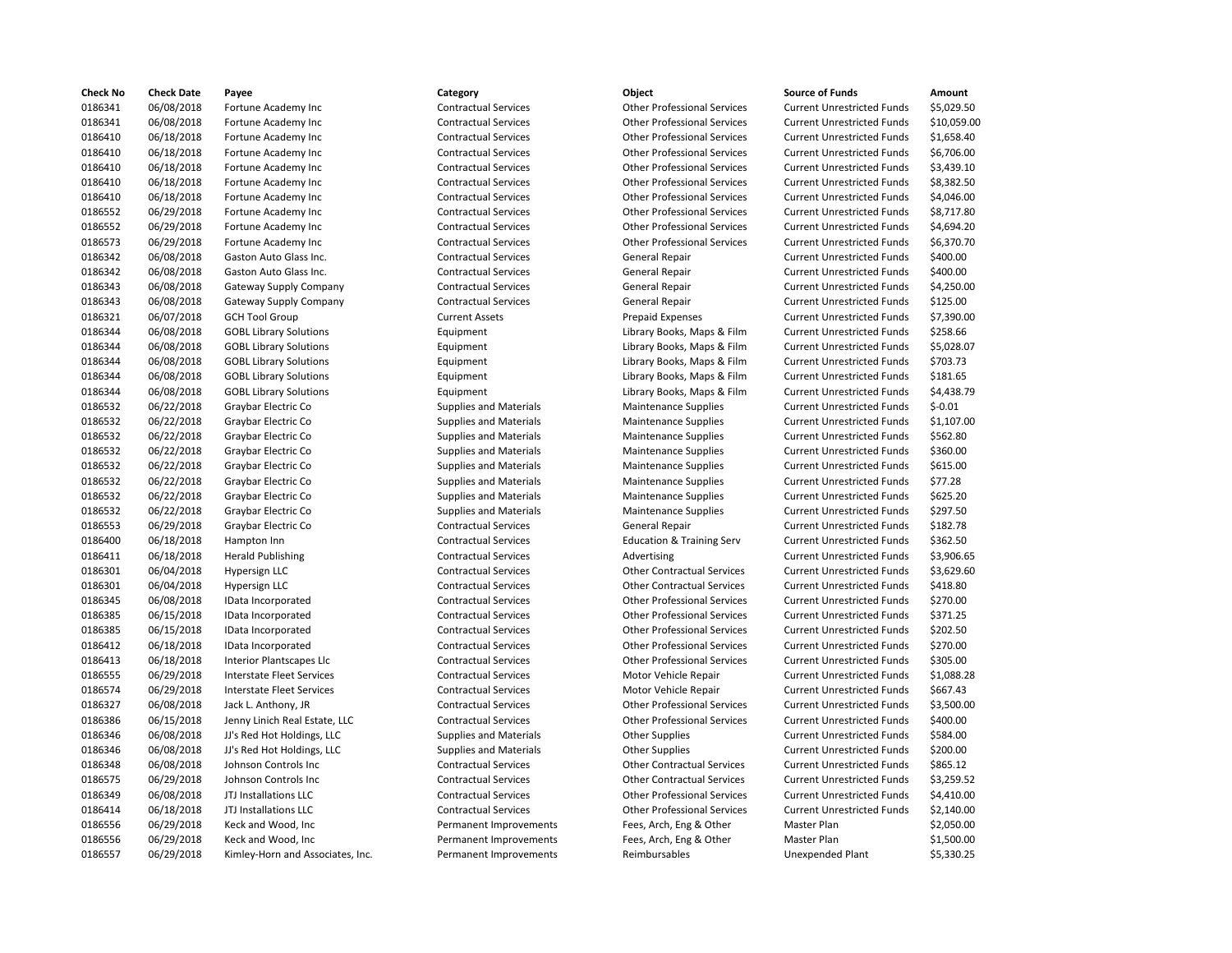| <b>Check No</b>    | <b>Check Date</b>        | Payee                                | Category                      | Object                             | <b>Source of Funds</b>                                                 | Amount                |
|--------------------|--------------------------|--------------------------------------|-------------------------------|------------------------------------|------------------------------------------------------------------------|-----------------------|
| 0186557            | 06/29/2018               | Kimley-Horn and Associates, Inc.     | Permanent Improvements        | Fees, Arch, Eng & Other            | Unexpended Plant                                                       | \$2,600.0             |
| 0186350            | 06/08/2018               | Kwik Klean, Inc.                     | <b>Supplies and Materials</b> | <b>Education Supplies</b>          | <b>Current Unrestricted Funds</b>                                      | \$8.50                |
| 0186558            | 06/29/2018               | Kwik Klean, Inc.                     | <b>Contractual Services</b>   | <b>Other Professional Services</b> | <b>Current Unrestricted Funds</b>                                      | \$10.40               |
| 0186558            | 06/29/2018               | Kwik Klean, Inc.                     | <b>Contractual Services</b>   | <b>Other Professional Services</b> | <b>Current Unrestricted Funds</b>                                      | \$13.00               |
| 0186558            | 06/29/2018               | Kwik Klean, Inc.                     | <b>Contractual Services</b>   | <b>Other Professional Services</b> | <b>Current Unrestricted Funds</b>                                      | \$22.75               |
| 0186558            | 06/29/2018               | Kwik Klean, Inc.                     | <b>Contractual Services</b>   | <b>Other Professional Services</b> | <b>Current Unrestricted Funds</b>                                      | \$22.75               |
| 0186558            | 06/29/2018               | Kwik Klean, Inc.                     | <b>Contractual Services</b>   | <b>Other Professional Services</b> | <b>Current Unrestricted Funds</b>                                      | \$34.00               |
| 0186558            | 06/29/2018               | Kwik Klean, Inc.                     | <b>Contractual Services</b>   | <b>Other Professional Services</b> | <b>Current Unrestricted Funds</b>                                      | \$51.00               |
| 0186558            | 06/29/2018               | Kwik Klean, Inc.                     | <b>Contractual Services</b>   | <b>Other Professional Services</b> | <b>Current Unrestricted Funds</b>                                      | \$37.40               |
| 0186558            | 06/29/2018               | Kwik Klean, Inc.                     | <b>Contractual Services</b>   | <b>Other Professional Services</b> | <b>Current Unrestricted Funds</b>                                      | \$44.20               |
| 0186576            | 06/29/2018               | Kwik Klean, Inc.                     | <b>Supplies and Materials</b> | <b>Education Supplies</b>          | <b>Current Unrestricted Funds</b>                                      | \$8.00                |
| 0186365            | 06/13/2018               | Lake Wylie Chamber of Commerce       | <b>Fixed Charges</b>          | Dues & Membership Fees             | <b>Current Unrestricted Funds</b>                                      | \$460.00              |
| 0186436            | 06/20/2018               | Lancaster News                       | <b>Contractual Services</b>   | Advertising                        | <b>Current Unrestricted Funds</b>                                      | \$2,635.4             |
| 0186415            | 06/18/2018               | Lowes Home Centers                   | <b>Contractual Services</b>   | <b>General Repair</b>              | <b>Current Unrestricted Funds</b>                                      | \$20.29               |
| 0186559            | 06/29/2018               | Lowes Home Centers                   | <b>Contractual Services</b>   | <b>General Repair</b>              | <b>Current Unrestricted Funds</b>                                      | \$93.61               |
| 0186559            | 06/29/2018               | Lowes Home Centers                   | <b>Contractual Services</b>   | <b>General Repair</b>              | <b>Current Unrestricted Funds</b>                                      | \$181.94              |
| 0186559            | 06/29/2018               | Lowes Home Centers                   | <b>Contractual Services</b>   | <b>General Repair</b>              | <b>Current Unrestricted Funds</b>                                      | \$54.30               |
| 0186437            | 06/20/2018               | ManagedPrint Inc                     | <b>Contractual Services</b>   | Printing                           | <b>Current Unrestricted Funds</b>                                      | \$1,151.5             |
| 0186416            | 06/18/2018               | Manufacturing Skill Standards Counc  | <b>Contractual Services</b>   | <b>Other Professional Services</b> | <b>Current Unrestricted Funds</b>                                      | \$430.00              |
| 0186416            | 06/18/2018               | Manufacturing Skill Standards Counc  | <b>Contractual Services</b>   | <b>Other Professional Services</b> | <b>Current Unrestricted Funds</b>                                      | \$172.00              |
| 0186416            | 06/18/2018               | Manufacturing Skill Standards Counc  | <b>Contractual Services</b>   | <b>Other Professional Services</b> | <b>Current Unrestricted Funds</b>                                      | \$510.00              |
| 0186416            | 06/18/2018               | Manufacturing Skill Standards Counc  | <b>Contractual Services</b>   | <b>Other Professional Services</b> | <b>Current Unrestricted Funds</b>                                      | \$387.00              |
| 0186351            | 06/08/2018               | McAlister's Deli                     | <b>Supplies and Materials</b> | <b>Food Supplies</b>               | <b>Current Unrestricted Funds</b>                                      | \$50.00               |
| 0186351            | 06/08/2018               | McAlister's Deli                     | <b>Supplies and Materials</b> | <b>Food Supplies</b>               | <b>Current Unrestricted Funds</b>                                      | \$41.99               |
| 0186351            | 06/08/2018               | McAlister's Deli                     | <b>Supplies and Materials</b> | <b>Food Supplies</b>               | <b>Current Unrestricted Funds</b>                                      | \$10.00               |
| 0186351            | 06/08/2018               | McAlister's Deli                     | <b>Supplies and Materials</b> | <b>Food Supplies</b>               | <b>Current Unrestricted Funds</b>                                      | \$20.00               |
| 0186351            | 06/08/2018               | McAlister's Deli                     | <b>Supplies and Materials</b> | <b>Food Supplies</b>               | <b>Current Unrestricted Funds</b>                                      | \$15.00               |
| 0186351            | 06/08/2018               | McAlister's Deli                     | <b>Supplies and Materials</b> | <b>Food Supplies</b>               | <b>Current Unrestricted Funds</b>                                      | \$127.50              |
| 0186351            | 06/08/2018               | McAlister's Deli                     | <b>Supplies and Materials</b> | <b>Food Supplies</b>               | <b>Current Unrestricted Funds</b>                                      | \$15.99               |
| 0186351            | 06/08/2018               | McAlister's Deli                     | <b>Supplies and Materials</b> | <b>Food Supplies</b>               | <b>Current Unrestricted Funds</b>                                      | \$24.00               |
| 0186351            | 06/08/2018               | McAlister's Deli                     | <b>Supplies and Materials</b> | <b>Food Supplies</b>               | <b>Current Unrestricted Funds</b>                                      | \$5.50                |
|                    |                          |                                      |                               |                                    |                                                                        | \$15.00               |
| 0186351            | 06/08/2018               | McAlister's Deli<br>McAlister's Deli | <b>Supplies and Materials</b> | <b>Food Supplies</b>               | <b>Current Unrestricted Funds</b><br><b>Current Unrestricted Funds</b> | $$-0.01$              |
| 0186351            | 06/08/2018               |                                      | <b>Supplies and Materials</b> | <b>Food Supplies</b>               |                                                                        |                       |
| 0186480<br>0186309 | 06/22/2018<br>06/06/2018 | McMillan Pazdan Smith Architecture   | Permanent Improvements        | Fees, Arch, Eng & Other            | Unexpended Plant                                                       | \$6,361.0<br>\$195.00 |
|                    |                          | Mid-Carolina Ahec, Inc.              | <b>Fixed Charges</b>          | Dues & Membership Fees             | <b>Current Unrestricted Funds</b>                                      |                       |
| 0186352            | 06/08/2018               | Mid-Carolina Ahec, Inc.              | <b>Fixed Charges</b>          | Dues & Membership Fees             | <b>Current Unrestricted Funds</b>                                      | \$100.00              |
| 0186352            | 06/08/2018               | Mid-Carolina Ahec, Inc.              | <b>Contractual Services</b>   | <b>Other Professional Services</b> | <b>Current Unrestricted Funds</b>                                      | \$220.00              |
| 0186363            | 06/11/2018               | Mid-Carolina Ahec, Inc.              | <b>Contractual Services</b>   | <b>Other Professional Services</b> | <b>Current Unrestricted Funds</b>                                      | \$30.00               |
| 0186417            | 06/18/2018               | Mid-Carolina Ahec, Inc.              | <b>Contractual Services</b>   | <b>Other Professional Services</b> | <b>Current Unrestricted Funds</b>                                      | \$125.00              |
| 0186417            | 06/18/2018               | Mid-Carolina Ahec, Inc.              | <b>Contractual Services</b>   | <b>Other Professional Services</b> | <b>Current Unrestricted Funds</b>                                      | \$80.00               |
| 0186560            | 06/29/2018               | Mid-Carolina Ahec, Inc.              | <b>Contractual Services</b>   | <b>Other Professional Services</b> | <b>Current Unrestricted Funds</b>                                      | \$100.00              |
| 0186481            | 06/22/2018               | Moore Medical Coorp                  | <b>Supplies and Materials</b> | <b>Other Supplies</b>              | <b>Current Restricted Funds</b>                                        | \$0.71                |
| 0186481            | 06/22/2018               | Moore Medical Coorp                  | <b>Supplies and Materials</b> | <b>Other Supplies</b>              | <b>Current Restricted Funds</b>                                        | \$0.03                |
| 0186481            | 06/22/2018               | Moore Medical Coorp                  | <b>Supplies and Materials</b> | <b>Other Supplies</b>              | <b>Current Restricted Funds</b>                                        | \$1,842.3             |
| 0186481            | 06/22/2018               | Moore Medical Coorp                  | <b>Supplies and Materials</b> | <b>Other Supplies</b>              | <b>Current Restricted Funds</b>                                        | \$326.56              |
| 0186481            | 06/22/2018               | Moore Medical Coorp                  | <b>Supplies and Materials</b> | <b>Other Supplies</b>              | <b>Current Restricted Funds</b>                                        | \$630.88              |
| 0186481            | 06/22/2018               | Moore Medical Coorp                  | <b>Supplies and Materials</b> | <b>Other Supplies</b>              | <b>Current Restricted Funds</b>                                        | \$922.42              |
| 0186481            | 06/22/2018               | Moore Medical Coorp                  | <b>Supplies and Materials</b> | <b>Other Supplies</b>              | <b>Current Restricted Funds</b>                                        | \$922.42              |
| 0186481            | 06/22/2018               | Moore Medical Coorp                  | <b>Supplies and Materials</b> | <b>Other Supplies</b>              | <b>Current Restricted Funds</b>                                        | \$1,842.3             |
| 0186481            | 06/22/2018               | <b>Moore Medical Coorp</b>           | <b>Supplies and Materials</b> | <b>Other Supplies</b>              | <b>Current Restricted Funds</b>                                        | \$630.88              |
| 0186366            | 06/13/2018               | Natl Assoc for the Edu of Young Chi  | <b>Fixed Charges</b>          | Dues & Membership Fees             | <b>Current Restricted Funds</b>                                        | \$1,683.0             |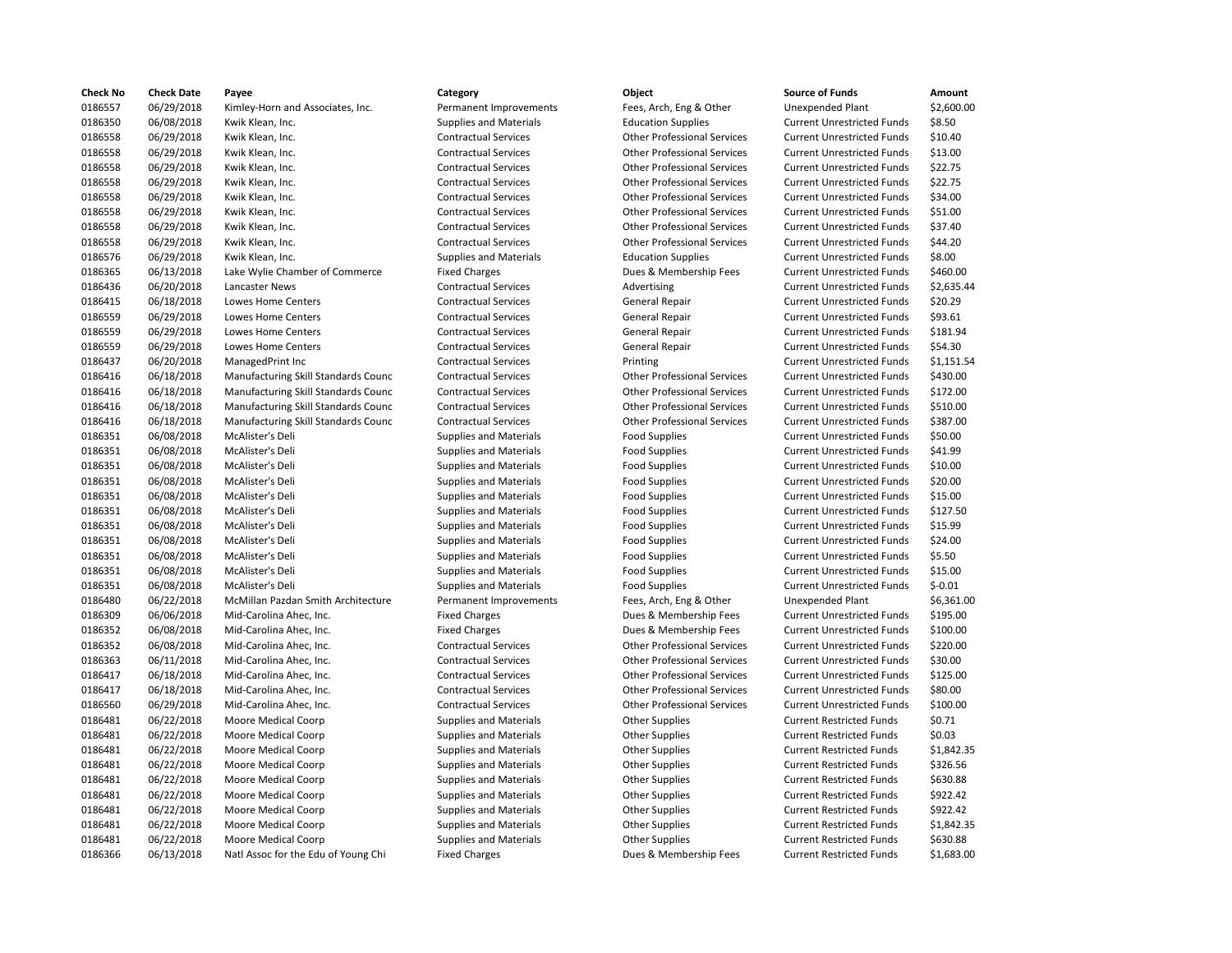| <b>Check No</b> | <b>Check Date</b>        | Payee                              | Category                      | Object                                              | <b>Source of Funds</b>                                                 | Amount    |
|-----------------|--------------------------|------------------------------------|-------------------------------|-----------------------------------------------------|------------------------------------------------------------------------|-----------|
| 0186418         | 06/18/2018               | Ontario Investments, Inc.          | <b>Fixed Charges</b>          | Leased To Own Equip                                 | <b>Current Unrestricted Funds</b>                                      | \$1,730.1 |
| 0186438         | 06/20/2018               | Ontario Investments, Inc.          | <b>Supplies and Materials</b> | Postage                                             | <b>Current Unrestricted Funds</b>                                      | \$268.78  |
| 0186438         | 06/20/2018               | Ontario Investments, Inc.          | <b>Supplies and Materials</b> | Postage                                             | <b>Current Unrestricted Funds</b>                                      | \$268.78  |
| 0186438         | 06/20/2018               | Ontario Investments, Inc.          | <b>Supplies and Materials</b> | Postage                                             | <b>Current Unrestricted Funds</b>                                      | \$268.78  |
| 0186438         | 06/20/2018               | Ontario Investments, Inc.          | <b>Fixed Charges</b>          | Rental Data Processing Equip                        | <b>Current Unrestricted Funds</b>                                      | \$899.70  |
| 0186438         | 06/20/2018               | Ontario Investments, Inc.          | <b>Fixed Charges</b>          | Rental Data Processing Equip                        | <b>Current Unrestricted Funds</b>                                      | \$8,099.7 |
| 0186438         | 06/20/2018               | Ontario Investments, Inc.          | <b>Fixed Charges</b>          | Rental Data Processing Equip                        | <b>Current Unrestricted Funds</b>                                      | \$2,609.7 |
| 0186438         | 06/20/2018               | Ontario Investments, Inc.          | <b>Fixed Charges</b>          | Rental Data Processing Equip                        | <b>Current Unrestricted Funds</b>                                      | \$3,510.0 |
| 0186438         | 06/20/2018               | Ontario Investments, Inc.          | <b>Fixed Charges</b>          | Rental Data Processing Equip                        | <b>Current Unrestricted Funds</b>                                      | \$562.50  |
| 0186438         | 06/20/2018               | Ontario Investments, Inc.          | <b>Fixed Charges</b>          | Rental Data Processing Equip                        | <b>Current Unrestricted Funds</b>                                      | \$4,418.0 |
| 0186438         | 06/20/2018               | Ontario Investments, Inc.          | <b>Fixed Charges</b>          | Rental Data Processing Equip                        | <b>Current Unrestricted Funds</b>                                      | \$2,099.3 |
| 0186438         | 06/20/2018               | Ontario Investments, Inc.          | <b>Fixed Charges</b>          | Rental Data Processing Equip                        | <b>Current Unrestricted Funds</b>                                      | \$18,899  |
| 0186438         | 06/20/2018               | Ontario Investments, Inc.          | <b>Fixed Charges</b>          | Rental Data Processing Equip                        | <b>Current Unrestricted Funds</b>                                      | \$6,089.3 |
| 0186438         | 06/20/2018               | Ontario Investments, Inc.          | <b>Fixed Charges</b>          | Rental Data Processing Equip                        | <b>Current Unrestricted Funds</b>                                      | \$8,190.0 |
| 0186438         | 06/20/2018               | Ontario Investments, Inc.          | <b>Fixed Charges</b>          | Rental Data Processing Equip                        | <b>Current Unrestricted Funds</b>                                      | \$1,312.5 |
| 0186438         | 06/20/2018               | Ontario Investments, Inc.          | <b>Fixed Charges</b>          | Rental Data Processing Equip                        | <b>Current Unrestricted Funds</b>                                      | \$10,308  |
| 0186482         | 06/22/2018               | Ontario Investments, Inc.          | <b>Fixed Charges</b>          | Rental Data Processing Equip                        | <b>Current Unrestricted Funds</b>                                      | \$1,625.9 |
| 0186482         | 06/22/2018               | Ontario Investments, Inc.          | <b>Fixed Charges</b>          | Leased To Own Equip                                 | <b>Current Unrestricted Funds</b>                                      | \$1,730.1 |
| 0186482         | 06/22/2018               | Ontario Investments, Inc.          | <b>Fixed Charges</b>          | Rental Data Processing Equip                        | <b>Current Unrestricted Funds</b>                                      | \$3,793.8 |
| 0186449         | 06/21/2018               | OSEA/NC, Inc.                      | <b>Contractual Services</b>   | <b>Other Professional Services</b>                  | <b>Current Unrestricted Funds</b>                                      | \$1,620.0 |
| 0186419         | 06/18/2018               | Pacific Automotive Industries      | Equipment                     | <b>Educational Equipment</b>                        | <b>Current Unrestricted Funds</b>                                      | \$9,891.0 |
| 0186353         | 06/08/2018               | Panera LLC                         | <b>Supplies and Materials</b> | <b>Food Supplies</b>                                | <b>Current Unrestricted Funds</b>                                      | \$28.99   |
| 0186353         | 06/08/2018               | Panera LLC                         | <b>Supplies and Materials</b> | <b>Food Supplies</b>                                | <b>Current Unrestricted Funds</b>                                      | \$13.99   |
| 0186353         | 06/08/2018               | Panera LLC                         | <b>Supplies and Materials</b> | <b>Food Supplies</b>                                | <b>Current Unrestricted Funds</b>                                      | \$31.98   |
| 0186353         | 06/08/2018               | Panera LLC                         | <b>Supplies and Materials</b> | <b>Food Supplies</b>                                | <b>Current Unrestricted Funds</b>                                      | \$31.49   |
| 0186353         | 06/08/2018               | Panera LLC                         | <b>Supplies and Materials</b> | <b>Food Supplies</b>                                | <b>Current Unrestricted Funds</b>                                      | \$15.00   |
| 0186353         | 06/08/2018               | Panera LLC                         | <b>Supplies and Materials</b> | <b>Food Supplies</b>                                | <b>Current Unrestricted Funds</b>                                      | $$-0.93$  |
| 0186450         | 06/21/2018               | Panera LLC                         | <b>Contractual Services</b>   | <b>Education &amp; Training Serv</b>                | <b>Current Unrestricted Funds</b>                                      | \$284.10  |
| 0186450         | 06/21/2018               | Panera LLC                         | <b>Contractual Services</b>   | <b>Education &amp; Training Serv</b>                | <b>Current Unrestricted Funds</b>                                      | \$398.76  |
| 0186450         | 06/21/2018               | Panera LLC                         | <b>Contractual Services</b>   | <b>Education &amp; Training Serv</b>                | <b>Current Unrestricted Funds</b>                                      | \$5.48    |
| 0186450         | 06/21/2018               | Panera LLC                         | <b>Contractual Services</b>   | <b>Education &amp; Training Serv</b>                | <b>Current Unrestricted Funds</b>                                      | $$-0.37$  |
| 0186450         | 06/21/2018               | Panera LLC                         | <b>Supplies and Materials</b> | <b>Food Supplies</b>                                | <b>Current Unrestricted Funds</b>                                      | \$7.78    |
| 0186450         | 06/21/2018               | Panera LLC                         | <b>Supplies and Materials</b> | <b>Food Supplies</b>                                | <b>Current Unrestricted Funds</b>                                      | \$403.81  |
| 0186354         | 06/08/2018               | Pasco Scientific                   | <b>Supplies and Materials</b> | <b>Education Supplies</b>                           | <b>Current Unrestricted Funds</b>                                      | \$2,925.0 |
| 0186354         | 06/08/2018               | Pasco Scientific                   | <b>Supplies and Materials</b> | <b>Education Supplies</b>                           | <b>Current Unrestricted Funds</b>                                      | \$114.00  |
| 0186537         | 06/28/2018               | Petty Cash                         | <b>Supplies and Materials</b> | <b>Food Supplies</b>                                | <b>Current Unrestricted Funds</b>                                      | \$37.75   |
| 0186537         | 06/28/2018               | Petty Cash                         | <b>Supplies and Materials</b> | <b>Other Supplies</b>                               | <b>Current Unrestricted Funds</b>                                      | \$25.32   |
| 0186537         | 06/28/2018               |                                    |                               |                                                     | <b>Current Restricted Funds</b>                                        | \$19.96   |
| 0186537         |                          | Petty Cash                         | <b>Supplies and Materials</b> | <b>Other Supplies</b>                               |                                                                        | \$6.40    |
| 0186537         | 06/28/2018<br>06/28/2018 | Petty Cash<br>Petty Cash           | <b>Supplies and Materials</b> | <b>Education Supplies</b><br><b>Office Supplies</b> | <b>Current Unrestricted Funds</b><br><b>Current Unrestricted Funds</b> | \$39.63   |
|                 |                          |                                    | <b>Supplies and Materials</b> |                                                     |                                                                        | \$30.92   |
| 0186537         | 06/28/2018               | Petty Cash                         | <b>Supplies and Materials</b> | <b>Food Supplies</b>                                | <b>Current Unrestricted Funds</b>                                      |           |
| 0186537         | 06/28/2018               | Petty Cash                         | Travel                        | In State Registration Fee                           | <b>Current Unrestricted Funds</b>                                      | \$71.39   |
| 0186420         | 06/18/2018               | Porter Paints                      | <b>Contractual Services</b>   | <b>General Repair</b>                               | <b>Current Unrestricted Funds</b>                                      | \$38.95   |
| 0186421         | 06/18/2018               | Praxair Distribution Inc           | <b>Supplies and Materials</b> | <b>Education Supplies</b>                           | <b>Current Unrestricted Funds</b>                                      | \$281.23  |
| 0186421         | 06/18/2018               | Praxair Distribution Inc.          | <b>Supplies and Materials</b> | <b>Education Supplies</b>                           | <b>Current Unrestricted Funds</b>                                      | \$649.73  |
| 0186582         | 06/29/2018               | Praxair Distribution Inc           | <b>Supplies and Materials</b> | <b>Education Supplies</b>                           | <b>Current Unrestricted Funds</b>                                      | \$281.23  |
| 0186306         | 06/06/2018               | Quality First Concrete Finishing & | <b>Contractual Services</b>   | <b>General Repair</b>                               | <b>Current Unrestricted Funds</b>                                      | \$1,410.9 |
| 0186561         | 06/29/2018               | <b>Quick Fuel</b>                  | Supplies and Materials        | Fuel                                                | <b>Current Unrestricted Funds</b>                                      | \$1,212.6 |
| 0186388         | 06/15/2018               | Radco Construction Services Inc    | <b>Contractual Services</b>   | General Repair                                      | <b>Current Unrestricted Funds</b>                                      | \$2,700.0 |
| 0186388         | 06/15/2018               | Radco Construction Services Inc    | <b>Contractual Services</b>   | <b>General Repair</b>                               | <b>Current Unrestricted Funds</b>                                      | \$4,200.0 |
| 0186562         | 06/29/2018               | Radco Construction Services Inc    | <b>Contractual Services</b>   | <b>Other Professional Services</b>                  | <b>Current Unrestricted Funds</b>                                      | \$2,267.9 |

| Category                      | Object                               | <b>Source of Funds</b>            | Amount     |
|-------------------------------|--------------------------------------|-----------------------------------|------------|
| <b>Fixed Charges</b>          | Leased To Own Equip                  | <b>Current Unrestricted Funds</b> | \$1,730.13 |
| <b>Supplies and Materials</b> | Postage                              | <b>Current Unrestricted Funds</b> | \$268.78   |
| <b>Supplies and Materials</b> | Postage                              | <b>Current Unrestricted Funds</b> | \$268.78   |
| <b>Supplies and Materials</b> | Postage                              | <b>Current Unrestricted Funds</b> | \$268.78   |
| <b>Fixed Charges</b>          | Rental Data Processing Equip         | <b>Current Unrestricted Funds</b> | \$899.70   |
| <b>Fixed Charges</b>          | Rental Data Processing Equip         | <b>Current Unrestricted Funds</b> | \$8,099.70 |
| <b>Fixed Charges</b>          | Rental Data Processing Equip         | <b>Current Unrestricted Funds</b> | \$2,609.70 |
| <b>Fixed Charges</b>          | Rental Data Processing Equip         | <b>Current Unrestricted Funds</b> | \$3,510.00 |
| <b>Fixed Charges</b>          | Rental Data Processing Equip         | <b>Current Unrestricted Funds</b> | \$562.50   |
| <b>Fixed Charges</b>          | Rental Data Processing Equip         | <b>Current Unrestricted Funds</b> | \$4,418.07 |
| <b>Fixed Charges</b>          | Rental Data Processing Equip         | <b>Current Unrestricted Funds</b> | \$2,099.30 |
| <b>Fixed Charges</b>          | Rental Data Processing Equip         | <b>Current Unrestricted Funds</b> | \$18,899.3 |
| <b>Fixed Charges</b>          | Rental Data Processing Equip         | <b>Current Unrestricted Funds</b> | \$6,089.30 |
| <b>Fixed Charges</b>          | Rental Data Processing Equip         | <b>Current Unrestricted Funds</b> | \$8,190.00 |
| <b>Fixed Charges</b>          | Rental Data Processing Equip         | <b>Current Unrestricted Funds</b> | \$1,312.50 |
| <b>Fixed Charges</b>          | Rental Data Processing Equip         | <b>Current Unrestricted Funds</b> | \$10,308.8 |
| <b>Fixed Charges</b>          | Rental Data Processing Equip         | <b>Current Unrestricted Funds</b> | \$1,625.92 |
| <b>Fixed Charges</b>          | Leased To Own Equip                  | <b>Current Unrestricted Funds</b> | \$1,730.13 |
| <b>Fixed Charges</b>          | Rental Data Processing Equip         | <b>Current Unrestricted Funds</b> | \$3,793.83 |
| <b>Contractual Services</b>   | <b>Other Professional Services</b>   | <b>Current Unrestricted Funds</b> | \$1,620.00 |
| Equipment                     | <b>Educational Equipment</b>         | <b>Current Unrestricted Funds</b> | \$9,891.00 |
| <b>Supplies and Materials</b> | <b>Food Supplies</b>                 | <b>Current Unrestricted Funds</b> | \$28.99    |
| <b>Supplies and Materials</b> | <b>Food Supplies</b>                 | <b>Current Unrestricted Funds</b> | \$13.99    |
| <b>Supplies and Materials</b> | <b>Food Supplies</b>                 | <b>Current Unrestricted Funds</b> | \$31.98    |
| <b>Supplies and Materials</b> | <b>Food Supplies</b>                 | <b>Current Unrestricted Funds</b> | \$31.49    |
| <b>Supplies and Materials</b> | <b>Food Supplies</b>                 | <b>Current Unrestricted Funds</b> | \$15.00    |
| <b>Supplies and Materials</b> | <b>Food Supplies</b>                 | <b>Current Unrestricted Funds</b> | $$-0.93$   |
| <b>Contractual Services</b>   | <b>Education &amp; Training Serv</b> | <b>Current Unrestricted Funds</b> | \$284.10   |
| <b>Contractual Services</b>   | <b>Education &amp; Training Serv</b> | <b>Current Unrestricted Funds</b> | \$398.76   |
| <b>Contractual Services</b>   | <b>Education &amp; Training Serv</b> | <b>Current Unrestricted Funds</b> | \$5.48     |
| <b>Contractual Services</b>   | <b>Education &amp; Training Serv</b> | <b>Current Unrestricted Funds</b> | $$-0.37$   |
| <b>Supplies and Materials</b> | <b>Food Supplies</b>                 | <b>Current Unrestricted Funds</b> | \$7.78     |
| <b>Supplies and Materials</b> | <b>Food Supplies</b>                 | <b>Current Unrestricted Funds</b> | \$403.81   |
| <b>Supplies and Materials</b> | <b>Education Supplies</b>            | <b>Current Unrestricted Funds</b> | \$2,925.00 |
| <b>Supplies and Materials</b> | <b>Education Supplies</b>            | <b>Current Unrestricted Funds</b> | \$114.00   |
| <b>Supplies and Materials</b> | <b>Food Supplies</b>                 | <b>Current Unrestricted Funds</b> | \$37.75    |
| <b>Supplies and Materials</b> | <b>Other Supplies</b>                | <b>Current Unrestricted Funds</b> | \$25.32    |
| <b>Supplies and Materials</b> | <b>Other Supplies</b>                | <b>Current Restricted Funds</b>   | \$19.96    |
| <b>Supplies and Materials</b> | <b>Education Supplies</b>            | <b>Current Unrestricted Funds</b> | \$6.40     |
| <b>Supplies and Materials</b> | <b>Office Supplies</b>               | <b>Current Unrestricted Funds</b> | \$39.63    |
| <b>Supplies and Materials</b> | <b>Food Supplies</b>                 | <b>Current Unrestricted Funds</b> | \$30.92    |
| Travel                        | In State Registration Fee            | <b>Current Unrestricted Funds</b> | \$71.39    |
| <b>Contractual Services</b>   | <b>General Repair</b>                | <b>Current Unrestricted Funds</b> | \$38.95    |
| <b>Supplies and Materials</b> | <b>Education Supplies</b>            | <b>Current Unrestricted Funds</b> | \$281.23   |
| <b>Supplies and Materials</b> | <b>Education Supplies</b>            | <b>Current Unrestricted Funds</b> | \$649.73   |
| <b>Supplies and Materials</b> | <b>Education Supplies</b>            | <b>Current Unrestricted Funds</b> | \$281.23   |
| <b>Contractual Services</b>   | <b>General Repair</b>                | <b>Current Unrestricted Funds</b> | \$1,410.94 |
| <b>Supplies and Materials</b> | Fuel                                 | <b>Current Unrestricted Funds</b> | \$1,212.68 |
| <b>Contractual Services</b>   | <b>General Repair</b>                | <b>Current Unrestricted Funds</b> | \$2,700.00 |
| <b>Contractual Services</b>   | <b>General Repair</b>                | <b>Current Unrestricted Funds</b> | \$4,200.00 |
| <b>Contractual Services</b>   | <b>Other Professional Services</b>   | <b>Current Unrestricted Funds</b> | \$2,267.94 |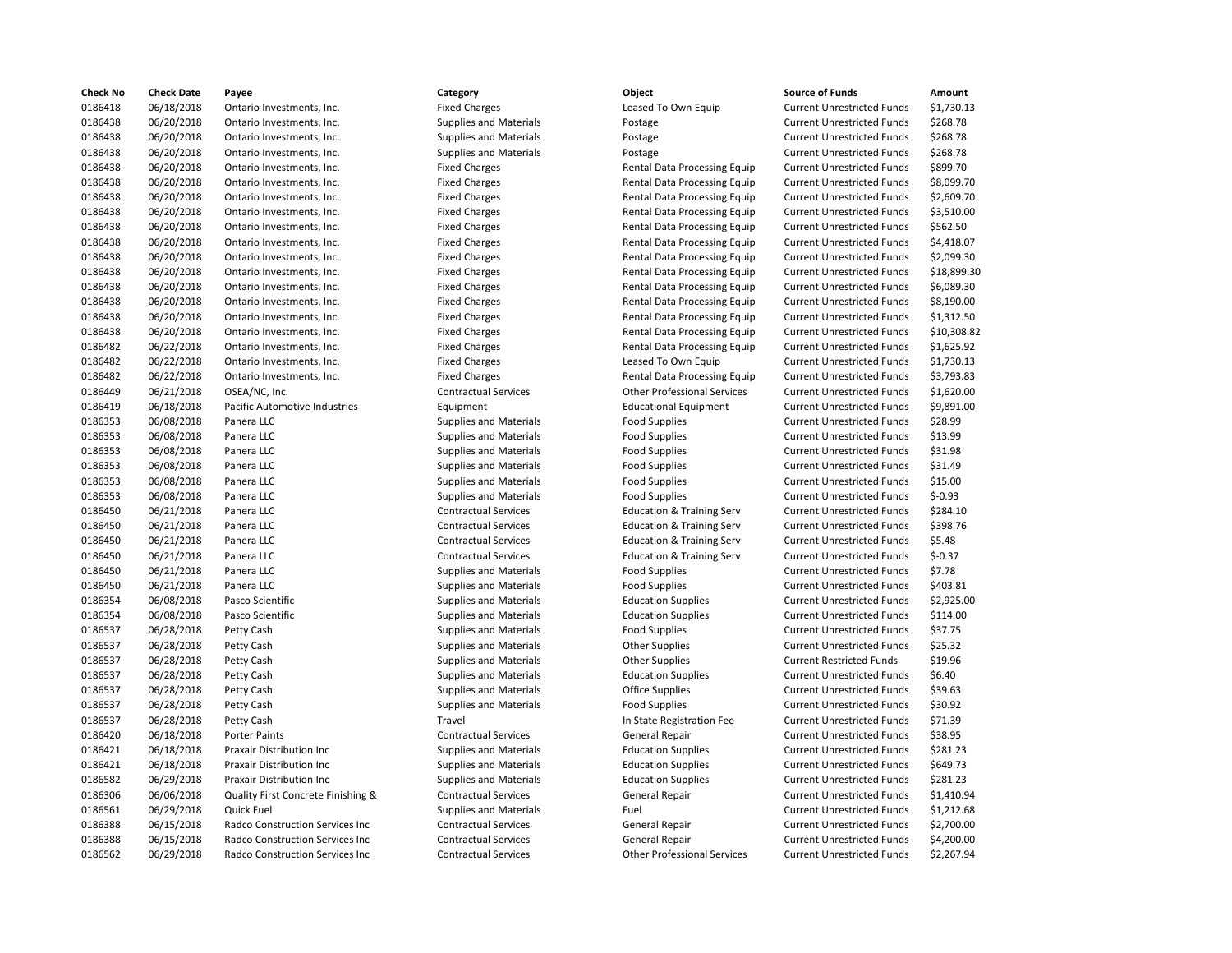| Check No | <b>Check Date</b> | Payee                             | Category                      | Object                             | <b>Source of Funds</b>            | Amount    |
|----------|-------------------|-----------------------------------|-------------------------------|------------------------------------|-----------------------------------|-----------|
| 0186562  | 06/29/2018        | Radco Construction Services Inc   | <b>Contractual Services</b>   | <b>Other Professional Services</b> | <b>Current Unrestricted Funds</b> | \$573.35  |
| 0186307  | 06/06/2018        | <b>Record Storage Systems</b>     | <b>Contractual Services</b>   | Data Processing Serv               | <b>Current Unrestricted Funds</b> | \$173.25  |
| 0186307  | 06/06/2018        | <b>Record Storage Systems</b>     | <b>Contractual Services</b>   | Data Processing Serv               | <b>Current Unrestricted Funds</b> | \$151.58  |
| 0186307  | 06/06/2018        | <b>Record Storage Systems</b>     | <b>Contractual Services</b>   | Data Processing Serv               | <b>Current Unrestricted Funds</b> | \$150.92  |
| 0186439  | 06/20/2018        | Revenflo                          | <b>Contractual Services</b>   | <b>Other Professional Services</b> | <b>Current Unrestricted Funds</b> | \$2,500.0 |
| 0186384  | 06/15/2018        | Richard H. Heckard CPA            | <b>Contractual Services</b>   | <b>Other Professional Services</b> | <b>Current Unrestricted Funds</b> | \$460.00  |
| 0186356  | 06/08/2018        | <b>Rita Revels</b>                | <b>Contractual Services</b>   | <b>Other Professional Services</b> | <b>Current Unrestricted Funds</b> | \$1,950.0 |
| 0186422  | 06/18/2018        | <b>Rita Revels</b>                | <b>Contractual Services</b>   | <b>Other Professional Services</b> | <b>Current Unrestricted Funds</b> | \$1,710.0 |
| 0186483  | 06/22/2018        | River HillsLake Wylie EMS         | <b>Contractual Services</b>   | <b>Other Professional Services</b> | <b>Current Unrestricted Funds</b> | \$520.00  |
| 0186423  | 06/18/2018        | RMF Engineering Inc               | Permanent Improvements        | Fees, Arch, Eng & Other            | <b>County Projects</b>            | \$1,200.0 |
| 0186451  | 06/21/2018        | Salesforce.org                    | <b>Contractual Services</b>   | <b>Other Professional Services</b> | <b>Current Unrestricted Funds</b> | \$1,320.0 |
| 0186451  | 06/21/2018        | Salesforce.org                    | <b>Contractual Services</b>   | <b>Other Professional Services</b> | <b>Current Unrestricted Funds</b> | \$125.00  |
| 0186451  | 06/21/2018        | Salesforce.org                    | <b>Contractual Services</b>   | <b>Other Professional Services</b> | <b>Current Unrestricted Funds</b> | \$945.00  |
| 0186451  | 06/21/2018        | Salesforce.org                    | <b>Contractual Services</b>   | <b>Other Professional Services</b> | <b>Current Unrestricted Funds</b> | \$3,002.0 |
| 0186533  | 06/22/2018        | SCMS Inc.                         | Equipment                     | Non Capitalized Equipment          | <b>Current Unrestricted Funds</b> | \$4,360.0 |
| 0186424  | 06/18/2018        | Sign Techniques                   | <b>Contractual Services</b>   | <b>Other Professional Services</b> | <b>Current Unrestricted Funds</b> | \$306.02  |
| 0186484  | 06/22/2018        | Sign Techniques                   | <b>Contractual Services</b>   | <b>Other Professional Services</b> | <b>Current Unrestricted Funds</b> | \$945.88  |
| 0186347  | 06/08/2018        | Simplex Grinnell LP               | <b>Contractual Services</b>   | <b>Other Professional Services</b> | <b>Current Unrestricted Funds</b> | \$250.00  |
| 0186302  | 06/04/2018        | <b>Simplified Office Systems</b>  | Equipment                     | <b>Educational Equipment</b>       | <b>Current Restricted Funds</b>   | \$50,140  |
| 0186302  | 06/04/2018        | <b>Simplified Office Systems</b>  | <b>Contractual Services</b>   | <b>Other Professional Services</b> | <b>Current Restricted Funds</b>   | \$4,250.0 |
| 0186302  | 06/04/2018        | <b>Simplified Office Systems</b>  | <b>Contractual Services</b>   | <b>Other Professional Services</b> | <b>Current Restricted Funds</b>   | \$750.00  |
| 0186534  | 06/22/2018        | SIMULAB Corporation               | Equipment                     | <b>Educational Equipment</b>       | <b>Current Restricted Funds</b>   | \$14,445  |
| 0186534  | 06/22/2018        | <b>SIMULAB Corporation</b>        | Equipment                     | <b>Educational Equipment</b>       | <b>Current Restricted Funds</b>   | \$925.00  |
| 0186534  | 06/22/2018        | SIMULAB Corporation               | Equipment                     | <b>Educational Equipment</b>       | <b>Current Restricted Funds</b>   | \$75.00   |
| 0186425  | 06/18/2018        | <b>Snipes</b>                     | <b>Supplies and Materials</b> | Janitorial Supplies                | <b>Current Unrestricted Funds</b> | \$96.81   |
| 0186452  | 06/21/2018        | Software House International Corp | <b>Contractual Services</b>   | <b>Other Contractual Services</b>  | <b>Current Unrestricted Funds</b> | \$470.40  |
| 0186402  | 06/18/2018        | Southern Charm Events, LLC        | <b>Current Assets</b>         | <b>Prepaid Expenses</b>            | <b>Current Unrestricted Funds</b> | \$530.00  |
| 0186426  | 06/18/2018        | Spectrum Reach                    | <b>Contractual Services</b>   | Advertising                        | <b>Current Unrestricted Funds</b> | \$10,000  |
| 0186357  | 06/08/2018        | Staffmark                         | <b>Contractual Services</b>   | <b>Other Contractual Services</b>  | <b>Current Unrestricted Funds</b> | \$522.59  |
| 0186357  | 06/08/2018        | Staffmark                         | <b>Contractual Services</b>   | <b>Other Contractual Services</b>  | <b>Current Unrestricted Funds</b> | \$519.28  |
| 0186357  | 06/08/2018        | Staffmark                         | <b>Contractual Services</b>   | <b>Other Contractual Services</b>  | <b>Current Unrestricted Funds</b> | \$1,321.7 |
| 0186357  | 06/08/2018        | Staffmark                         | <b>Contractual Services</b>   | <b>Other Contractual Services</b>  | <b>Current Unrestricted Funds</b> | \$1,430.2 |
| 0186427  | 06/18/2018        | Staffmark                         | <b>Contractual Services</b>   | <b>Other Contractual Services</b>  | <b>Current Unrestricted Funds</b> | \$1,500.4 |
| 0186427  | 06/18/2018        | Staffmark                         | <b>Contractual Services</b>   | <b>Other Contractual Services</b>  | <b>Current Unrestricted Funds</b> | \$476.28  |
| 0186427  | 06/18/2018        | Staffmark                         | <b>Contractual Services</b>   | <b>Other Contractual Services</b>  | <b>Current Unrestricted Funds</b> | \$519.28  |
| 0186440  | 06/20/2018        | Staffmark                         | <b>Contractual Services</b>   | <b>Other Contractual Services</b>  | <b>Current Unrestricted Funds</b> | \$1,225.9 |
| 0186440  | 06/20/2018        | Staffmark                         | <b>Contractual Services</b>   | <b>Other Contractual Services</b>  | <b>Current Unrestricted Funds</b> | \$242.63  |
| 0186440  | 06/20/2018        | Staffmark                         | <b>Contractual Services</b>   | <b>Other Contractual Services</b>  | <b>Current Unrestricted Funds</b> | \$229.86  |
| 0186440  | 06/20/2018        | Staffmark                         | <b>Contractual Services</b>   | <b>Other Contractual Services</b>  | <b>Current Unrestricted Funds</b> | \$204.32  |
| 0186440  | 06/20/2018        | Staffmark                         | <b>Contractual Services</b>   | <b>Other Contractual Services</b>  | <b>Current Unrestricted Funds</b> | \$204.32  |
| 0186440  | 06/20/2018        | <b>Staffmark</b>                  | <b>Contractual Services</b>   | <b>Other Contractual Services</b>  | <b>Current Unrestricted Funds</b> | \$519.28  |
| 0186485  | 06/22/2018        | Staffmark                         | <b>Contractual Services</b>   | <b>Other Contractual Services</b>  | <b>Current Unrestricted Funds</b> | \$519.28  |
| 0186563  | 06/29/2018        | Staffmark                         | <b>Contractual Services</b>   | <b>Other Contractual Services</b>  | <b>Current Unrestricted Funds</b> | \$1,934.6 |
| 0186577  | 06/29/2018        | Staffmark                         | <b>Contractual Services</b>   | <b>Other Contractual Services</b>  | <b>Current Unrestricted Funds</b> | \$519.28  |
| 0186577  | 06/29/2018        | Staffmark                         | <b>Contractual Services</b>   | <b>Other Contractual Services</b>  | <b>Current Unrestricted Funds</b> | \$519.28  |
| 0186577  | 06/29/2018        | Staffmark                         | <b>Contractual Services</b>   | <b>Other Contractual Services</b>  | <b>Current Unrestricted Funds</b> | \$1,430.2 |
| 0186577  | 06/29/2018        | Staffmark                         | <b>Contractual Services</b>   | <b>Other Contractual Services</b>  | <b>Current Unrestricted Funds</b> | \$1,545.1 |
| 0186577  | 06/29/2018        | Staffmark                         | <b>Contractual Services</b>   | <b>Other Contractual Services</b>  | <b>Current Unrestricted Funds</b> | \$1,506.8 |
| 0186389  | 06/15/2018        | Stericycle Inc                    | <b>Contractual Services</b>   | <b>Other Professional Services</b> | <b>Current Unrestricted Funds</b> | \$176.67  |
| 0186389  | 06/15/2018        | Stericycle Inc                    | <b>Contractual Services</b>   | <b>Other Professional Services</b> | <b>Current Unrestricted Funds</b> | \$242.29  |
| 0186389  | 06/15/2018        | Stericycle Inc                    | <b>Contractual Services</b>   | <b>Other Professional Services</b> | <b>Current Unrestricted Funds</b> | \$75.72   |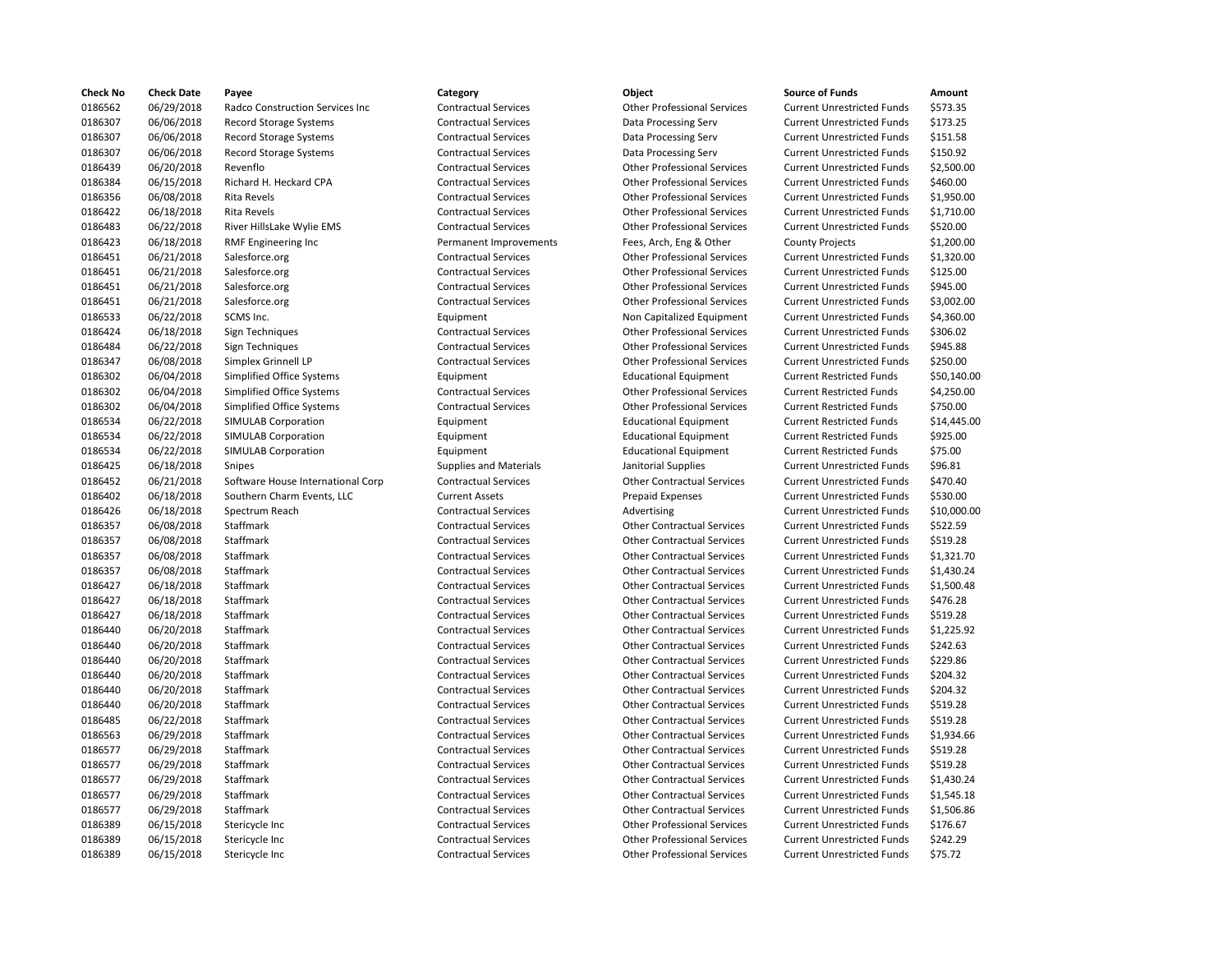| <b>Check No</b>    | <b>Check Date</b>        | Payee                               | Category                         | Object                             | <b>Source of Funds</b>            | Amount            |
|--------------------|--------------------------|-------------------------------------|----------------------------------|------------------------------------|-----------------------------------|-------------------|
| 0186389            | 06/15/2018               | Stericycle Inc                      | <b>Contractual Services</b>      | <b>Other Professional Services</b> | <b>Current Unrestricted Funds</b> | \$10.09           |
| 0186390            | 06/15/2018               | Stericycle Inc                      | <b>Contractual Services</b>      | <b>Other Professional Services</b> | <b>Current Unrestricted Funds</b> | \$75.72           |
| 0186390            | 06/15/2018               | Stericycle Inc                      | <b>Contractual Services</b>      | <b>Other Professional Services</b> | <b>Current Unrestricted Funds</b> | \$10.09           |
| 0186390            | 06/15/2018               | Stericycle Inc                      | <b>Contractual Services</b>      | <b>Other Professional Services</b> | <b>Current Unrestricted Funds</b> | \$242.29          |
| 0186390            | 06/15/2018               | Stericycle Inc                      | <b>Contractual Services</b>      | <b>Other Professional Services</b> | <b>Current Unrestricted Funds</b> | \$176.67          |
| 0186583            | 06/29/2018               | Stericycle Inc                      | <b>Contractual Services</b>      | <b>Other Professional Services</b> | <b>Current Unrestricted Funds</b> | \$176.67          |
| 0186583            | 06/29/2018               | Stericycle Inc                      | <b>Contractual Services</b>      | <b>Other Professional Services</b> | <b>Current Unrestricted Funds</b> | \$242.29          |
| 0186583            | 06/29/2018               | Stericycle Inc                      | <b>Contractual Services</b>      | <b>Other Professional Services</b> | <b>Current Unrestricted Funds</b> | \$75.72           |
| 0186583            | 06/29/2018               | Stericycle Inc                      | <b>Contractual Services</b>      | <b>Other Professional Services</b> | <b>Current Unrestricted Funds</b> | \$10.09           |
| 0186367            | 06/13/2018               | Surveillance, Resources, and Invest | <b>Contractual Services</b>      | <b>Other Professional Services</b> | <b>Current Unrestricted Funds</b> | \$1,417.00        |
| 0186368            | 06/13/2018               | Surveillance, Resources, and Invest | Op Revenue - Other Current Unres | SRI                                | <b>Current Unrestricted Funds</b> | \$872.00          |
| 0186369            | 06/13/2018               | Surveillance, Resources, and Invest | Op Revenue - Other Current Unres | SRI                                | <b>Current Unrestricted Funds</b> | \$54.50           |
| 0186369            | 06/13/2018               | Surveillance, Resources, and Invest | Op Revenue - Other Current Unres | SRI                                | <b>Current Unrestricted Funds</b> | \$218.00          |
| 0186369            | 06/13/2018               | Surveillance, Resources, and Invest | Op Revenue - Other Current Unres | SRI                                | <b>Current Unrestricted Funds</b> | \$1,035.50        |
| 0186369            | 06/13/2018               | Surveillance, Resources, and Invest | Op Revenue - Other Current Unres | SRI                                | <b>Current Unrestricted Funds</b> | \$545.00          |
| 0186318            | 06/06/2018               | Sysco Food Services of Charlotte Ll | <b>Supplies and Materials</b>    | <b>Food Supplies</b>               | <b>Current Unrestricted Funds</b> | \$1,589.18        |
| 0186318            | 06/06/2018               | Sysco Food Services of Charlotte Ll | <b>Supplies and Materials</b>    | <b>Food Supplies</b>               | <b>Current Unrestricted Funds</b> | \$1,456.28        |
| 0186318            | 06/06/2018               | Sysco Food Services of Charlotte Ll | <b>Supplies and Materials</b>    | <b>Food Supplies</b>               | <b>Current Unrestricted Funds</b> | \$1,578.06        |
| 0186318            | 06/06/2018               | Sysco Food Services of Charlotte Ll | <b>Supplies and Materials</b>    | <b>Food Supplies</b>               | <b>Current Unrestricted Funds</b> | \$1,685.17        |
| 0186318            | 06/06/2018               | Sysco Food Services of Charlotte Ll | <b>Supplies and Materials</b>    | <b>Food Supplies</b>               | <b>Current Unrestricted Funds</b> | \$1,733.71        |
| 0186358            | 06/08/2018               | Tapfin                              | <b>Contractual Services</b>      | <b>Other Professional Services</b> | <b>Current Unrestricted Funds</b> | \$9,086.27        |
| 0186486            | 06/22/2018               | Tapfin                              | <b>Contractual Services</b>      | <b>Other Professional Services</b> | <b>Current Unrestricted Funds</b> | \$11,013.0        |
| 0186578            | 06/29/2018               | Team IA, Inc.                       | <b>Supplies and Materials</b>    | <b>Major Supplies</b>              | <b>Current Restricted Funds</b>   | \$38,857.0        |
| 0186578            | 06/29/2018               | Team IA, Inc.                       | <b>Supplies and Materials</b>    | <b>Major Supplies</b>              | <b>Current Restricted Funds</b>   | \$9,000.00        |
| 0186391            | 06/15/2018               | TEAM Mechanical, LLC                | <b>Contractual Services</b>      | <b>Other Professional Services</b> | <b>Current Unrestricted Funds</b> | \$6,840.00        |
| 0186391            | 06/15/2018               | <b>TEAM Mechanical, LLC</b>         | <b>Contractual Services</b>      | <b>Other Professional Services</b> | <b>Current Unrestricted Funds</b> | \$660.00          |
| 0186324            | 06/07/2018               | The Aspen Institute                 | Travel                           | Out of State Registration Fees     | <b>Current Unrestricted Funds</b> | \$4,000.00        |
|                    |                          |                                     |                                  |                                    | <b>Current Unrestricted Funds</b> | \$263.47          |
| 0186454            | 06/21/2018               | The Honey Baked Ham Co #1543        | <b>Supplies and Materials</b>    | <b>Food Supplies</b>               |                                   |                   |
| 0186554<br>0186554 | 06/29/2018<br>06/29/2018 | The Honey Baked Ham Co #1543        | <b>Supplies and Materials</b>    | <b>Food Supplies</b>               | <b>Current Unrestricted Funds</b> | \$66.32<br>\$6.99 |
|                    |                          | The Honey Baked Ham Co #1543        | <b>Supplies and Materials</b>    | <b>Food Supplies</b>               | <b>Current Unrestricted Funds</b> |                   |
| 0186554            | 06/29/2018               | The Honey Baked Ham Co #1543        | <b>Supplies and Materials</b>    | <b>Food Supplies</b>               | <b>Current Unrestricted Funds</b> | \$10.00           |
| 0186581            | 06/29/2018               | The Honey Baked Ham Co #1543        | <b>Supplies and Materials</b>    | <b>Food Supplies</b>               | <b>Current Unrestricted Funds</b> | $$-5.70$          |
| 0186581            | 06/29/2018               | The Honey Baked Ham Co #1543        | <b>Supplies and Materials</b>    | <b>Food Supplies</b>               | <b>Current Unrestricted Funds</b> | \$149.22          |
| 0186581            | 06/29/2018               | The Honey Baked Ham Co #1543        | <b>Supplies and Materials</b>    | <b>Food Supplies</b>               | <b>Current Unrestricted Funds</b> | \$17.82           |
| 0186581            | 06/29/2018               | The Honey Baked Ham Co #1543        | <b>Supplies and Materials</b>    | <b>Food Supplies</b>               | <b>Current Unrestricted Funds</b> | \$10.00           |
| 0186581            | 06/29/2018               | The Honey Baked Ham Co #1543        | <b>Supplies and Materials</b>    | <b>Food Supplies</b>               | <b>Current Unrestricted Funds</b> | \$9.16            |
| 0186581            | 06/29/2018               | The Honey Baked Ham Co #1543        | <b>Supplies and Materials</b>    | <b>Food Supplies</b>               | <b>Current Unrestricted Funds</b> | \$84.00           |
| 0186581            | 06/29/2018               | The Honey Baked Ham Co #1543        | <b>Supplies and Materials</b>    | <b>Food Supplies</b>               | <b>Current Unrestricted Funds</b> | \$13.98           |
| 0186581            | 06/29/2018               | The Honey Baked Ham Co #1543        | <b>Supplies and Materials</b>    | <b>Food Supplies</b>               | <b>Current Unrestricted Funds</b> | \$10.00           |
| 0186581            | 06/29/2018               | The Honey Baked Ham Co #1543        | <b>Supplies and Materials</b>    | <b>Food Supplies</b>               | <b>Current Unrestricted Funds</b> | \$99.48           |
| 0186581            | 06/29/2018               | The Honey Baked Ham Co #1543        | <b>Supplies and Materials</b>    | <b>Food Supplies</b>               | <b>Current Unrestricted Funds</b> | \$13.98           |
| 0186581            | 06/29/2018               | The Honey Baked Ham Co #1543        | <b>Supplies and Materials</b>    | <b>Food Supplies</b>               | <b>Current Unrestricted Funds</b> | \$10.00           |
| 0186581            | 06/29/2018               | The Honey Baked Ham Co #1543        | <b>Supplies and Materials</b>    | <b>Food Supplies</b>               | <b>Current Unrestricted Funds</b> | \$99.48           |
| 0186581            | 06/29/2018               | The Honey Baked Ham Co #1543        | <b>Supplies and Materials</b>    | <b>Food Supplies</b>               | <b>Current Unrestricted Funds</b> | \$6.99            |
| 0186581            | 06/29/2018               | The Honey Baked Ham Co #1543        | <b>Supplies and Materials</b>    | <b>Food Supplies</b>               | <b>Current Unrestricted Funds</b> | \$10.00           |
| 0186581            | 06/29/2018               | The Honey Baked Ham Co #1543        | <b>Supplies and Materials</b>    | <b>Food Supplies</b>               | <b>Current Unrestricted Funds</b> | \$99.48           |
| 0186581            | 06/29/2018               | The Honey Baked Ham Co #1543        | <b>Supplies and Materials</b>    | <b>Food Supplies</b>               | <b>Current Unrestricted Funds</b> | \$6.99            |
| 0186581            | 06/29/2018               | The Honey Baked Ham Co #1543        | <b>Supplies and Materials</b>    | <b>Food Supplies</b>               | <b>Current Unrestricted Funds</b> | \$6.99            |
| 0186581            | 06/29/2018               | The Honey Baked Ham Co #1543        | <b>Supplies and Materials</b>    | <b>Food Supplies</b>               | <b>Current Unrestricted Funds</b> | \$10.00           |
| 0186355            | 06/08/2018               | The Pest Bureau LLC                 | <b>Contractual Services</b>      | <b>Other Contractual Services</b>  | <b>Current Unrestricted Funds</b> | \$230.00          |
| 0186387            | 06/15/2018               | The Pest Bureau LLC                 | <b>Contractual Services</b>      | <b>Other Contractual Services</b>  | <b>Current Unrestricted Funds</b> | \$1,266.00        |

# 0186389 06/15/2018 Stericycle Inc Contractual Services Other Professional Services Current Unrestricted Funds \$10.09 0186390 06/15/2018 Stericycle Inc Contractual Services Other Professional Services Current Unrestricted Funds \$75.72 0186390 06/15/2018 Stericycle Inc Contractual Services Other Professional Services Current Unrestricted Funds \$10.09 Contractual Services **Stephends** Other Professional Services Current Unrestricted Funds \$242.29 Contractual Services **Current Interior Contractual Services** Current Unrestricted Funds \$176.67 Contractual Services **176.67** Other Professional Services Current Unrestricted Funds \$176.67 Contractual Services **Stephends** Other Professional Services Current Unrestricted Funds \$242.29 Contractual Services **1865** Other Professional Services Current Unrestricted Funds \$75.72 0186583 06/29/2018 Stericycle Inc Contractual Services Other Professional Services Current Unrestricted Funds \$10.09 Contractual Services **Current Contractual Services** Other Professional Services Current Unrestricted Funds \$1,417.00 Op Revenue - Other Current Unres SRI SRI Current Unrestricted Funds \$872.00 Op Revenue - Other Current Unres SRI Surveille Current Unrestricted Funds \$54.50 Op Revenue - Other Current Unres SRI Current Unrestricted Funds \$218.00 Op Revenue - Other Current Unres SRI Surveille Current Unrestricted Funds \$1,035.50 Op Revenue - Other Current Unres SRI Current Unrestricted Funds \$545.00 0186318 06/06/2018 Sysco Food Services of Charlotte Ll Supplies and Materials Food Supplies Current Unrestricted Funds \$1,589.18 0186318 06/06/2018 Sysco Food Services of Charlotte Ll Supplies and Materials Food Supplies Current Unrestricted Funds \$1,456.28 0186318 06/06/2018 Sysco Food Services of Charlotte Ll Supplies and Materials Food Supplies Current Unrestricted Funds \$1,578.06 0186318 06/06/2018 Sysco Food Services of Charlotte Ll Supplies and Materials Food Supplies Current Unrestricted Funds \$1,685.17 0186318 06/06/2018 Sysco Food Services of Charlotte Ll Supplies and Materials Food Supplies Current Unrestricted Funds \$1,733.71 0186358 06/08/2018 Tapfin Contractual Services Other Professional Services Current Unrestricted Funds \$9,086.27 0186486 06/22/2018 Tapfin Contractual Services Other Professional Services Current Unrestricted Funds \$11,013.01 0186578 06/29/2018 Team IA, Inc. Supplies and Materials Major Supplies Current Restricted Funds \$38,857.00 0186578 06/29/2018 Team IA, Inc. Supplies and Materials Major Supplies Current Restricted Funds \$9,000.00 0186391 06/15/2018 TEAM Mechanical, LLC Contractual Services Other Professional Services Current Unrestricted Funds \$6,840.00 0186391 06/15/2018 TEAM Mechanical, LLC Contractual Services Other Professional Services Current Unrestricted Funds \$660.00 Travel **1286** Out of State Registration Fees Current Unrestricted Funds \$4,000.00 Supplies and Materials **Food Supplies 14the Ham Concerne** Current Unrestricted Funds 5263.47 0186554 06/29/2018 The Honey Baked Ham Co #1543 Supplies and Materials Food Supplies Current Unrestricted Funds \$66.32 Supplies and Materials **The Honey Baked Ham Confluent Ham Constructed Funds** 56.99 0186554 06/29/2018 The Honey Baked Ham Co #1543 Supplies and Materials Food Supplies Current Unrestricted Funds \$10.00 Supplies and Materials **The Honey Baked Ham Confluent Ham Constructed Funds** 5-5.70 0186581 06/29/2018 The Honey Baked Ham Co #1543 Supplies and Materials Food Supplies Current Unrestricted Funds \$149.22 0186581 06/29/2018 The Honey Baked Ham Co #1543 Supplies and Materials Food Supplies Current Unrestricted Funds \$17.82 0186581 06/29/2018 The Honey Baked Ham Co #1543 Supplies and Materials Food Supplies Current Unrestricted Funds \$10.00 Supplies and Materials The Honey Baked Ham Corrent Unrestricted Funds \$9.16 0186581 06/29/2018 The Honey Baked Ham Co #1543 Supplies and Materials Food Supplies Current Unrestricted Funds \$84.00 0186581 06/29/2018 The Honey Baked Ham Co #1543 Supplies and Materials Food Supplies Current Unrestricted Funds \$13.98 Supplies and Materials The Honey Honey Honey Baked Ham Current Unrestricted Funds \$10.00 Supplies and Materials **Food Supplies 1543** Current Unrestricted Funds \$99.48 0186581 06/29/2018 The Honey Baked Ham Co #1543 Supplies and Materials Food Supplies Current Unrestricted Funds \$13.98 Supplies and Materials The Honey Baked Ham Current Unrestricted Funds 510.00 0186581 06/29/2018 The Honey Baked Ham Co #1543 Supplies and Materials Food Supplies Current Unrestricted Funds \$99.48 Supplies and Materials The Honey Baked Ham Corrent Unrestricted Funds 56.99 Supplies and Materials **Food Supplies 14.33 Supplies** Current Unrestricted Funds \$10.00 0186581 06/29/2018 The Honey Baked Ham Co #1543 Supplies and Materials Food Supplies Current Unrestricted Funds \$99.48 Supplies and Materials The Honey Baked Ham Corrent Unrestricted Funds 56.99 Ourrent Unrestricted Funds 56.99 Supplies ED 2018 Current Unrestricted Funds 56.99 Supplies and Materials **Food Supplies 16.433 Supplies Current Unrestricted Funds** \$10.00 Contractual Services **1878 Contractual Services** Current Unrestricted Funds \$230.00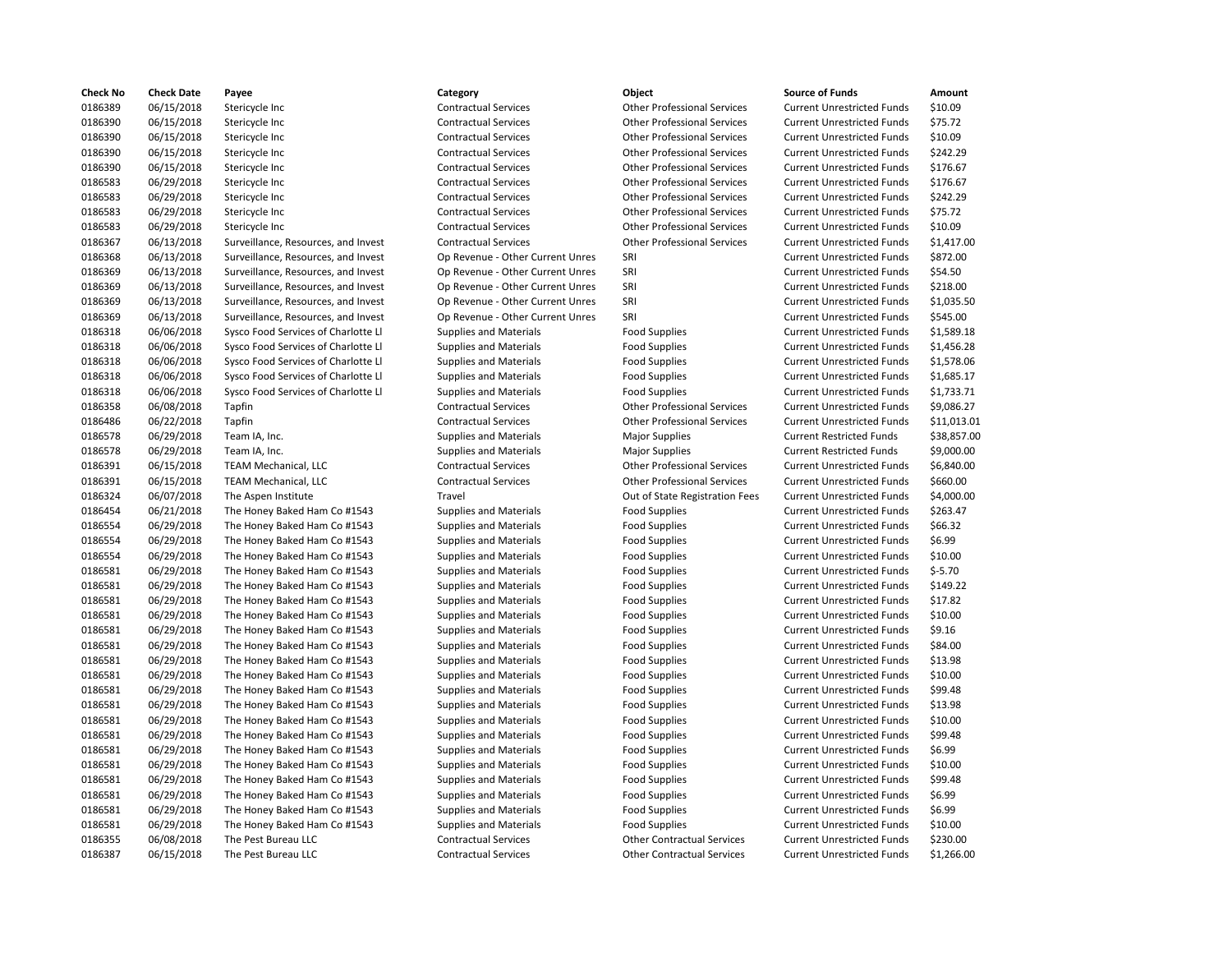| <b>Check No</b> | <b>Check Date</b> | Payee                                                                  | Category                                     | Object                             | <b>Source of Funds</b>            | Amount    |
|-----------------|-------------------|------------------------------------------------------------------------|----------------------------------------------|------------------------------------|-----------------------------------|-----------|
| 0186392         | 06/15/2018        | Tinius Olsen Companny                                                  | <b>Contractual Services</b>                  | <b>General Repair</b>              | <b>Current Unrestricted Funds</b> | \$927.00  |
| 0186392         | 06/15/2018        | Tinius Olsen Companny                                                  | <b>Contractual Services</b>                  | <b>General Repair</b>              | <b>Current Unrestricted Funds</b> | \$400.00  |
| 0186392         | 06/15/2018        | Tinius Olsen Companny                                                  | <b>Contractual Services</b>                  | <b>General Repair</b>              | <b>Current Unrestricted Funds</b> | \$12.40   |
| 0186392         | 06/15/2018        | Tinius Olsen Companny                                                  | <b>Contractual Services</b>                  | <b>General Repair</b>              | <b>Current Unrestricted Funds</b> | $$-9.27$  |
| 0186535         | 06/22/2018        | <b>Troxell Communications</b>                                          | <b>Supplies and Materials</b>                | <b>Major Supplies</b>              | <b>Current Unrestricted Funds</b> | \$4,450.0 |
| 0186393         | 06/15/2018        | Unified Av Systems                                                     | <b>Contractual Services</b>                  | Data Processing Serv               | <b>Current Unrestricted Funds</b> | \$6,600.3 |
| 0186359         | 06/08/2018        | <b>Unifirst Corporation</b>                                            | <b>Contractual Services</b>                  | <b>Other Professional Services</b> | <b>Current Unrestricted Funds</b> | \$114.44  |
| 0186428         | 06/18/2018        | <b>Unifirst Corporation</b>                                            | <b>Contractual Services</b>                  | <b>Other Professional Services</b> | <b>Current Unrestricted Funds</b> | \$114.44  |
| 0186428         | 06/18/2018        | <b>Unifirst Corporation</b>                                            | <b>Contractual Services</b>                  | <b>Other Professional Services</b> | <b>Current Unrestricted Funds</b> | \$116.18  |
| 0186441         | 06/20/2018        | <b>Unifirst Corporation</b>                                            | <b>Contractual Services</b>                  | <b>Other Professional Services</b> | <b>Current Unrestricted Funds</b> | \$116.16  |
| 0186564         | 06/29/2018        | Union Grove Landscape Development,                                     | <b>Contractual Services</b>                  | <b>Other Professional Services</b> | <b>County Projects</b>            | \$2,000.0 |
| 0186564         | 06/29/2018        | Union Grove Landscape Development,                                     | <b>Contractual Services</b>                  | <b>Other Professional Services</b> | <b>County Projects</b>            | \$1,500.0 |
| 0186564         | 06/29/2018        | Union Grove Landscape Development,                                     | <b>Contractual Services</b>                  | <b>Other Professional Services</b> | <b>County Projects</b>            | \$2,250.0 |
| 0186564         | 06/29/2018        | Union Grove Landscape Development,                                     | <b>Contractual Services</b>                  | <b>Other Professional Services</b> | <b>County Projects</b>            | \$750.00  |
| 0186360         | 06/08/2018        | United Air Filter Company                                              | <b>Contractual Services</b>                  | <b>General Repair</b>              | <b>Current Unrestricted Funds</b> | \$134.82  |
| 0186429         | 06/18/2018        | United Air Filter Company                                              | <b>Contractual Services</b>                  | <b>General Repair</b>              | <b>Current Unrestricted Funds</b> | \$883.52  |
| 0186430         | 06/18/2018        | United Refrigeration Inc                                               | <b>Contractual Services</b>                  | <b>General Repair</b>              | <b>Current Unrestricted Funds</b> | \$177.44  |
| 0186430         | 06/18/2018        | United Refrigeration Inc                                               | <b>Contractual Services</b>                  | <b>General Repair</b>              | <b>Current Unrestricted Funds</b> | \$111.21  |
| 0186430         | 06/18/2018        | United Refrigeration Inc                                               | <b>Contractual Services</b>                  | <b>General Repair</b>              | <b>Current Unrestricted Funds</b> | \$309.41  |
| 0186442         | 06/20/2018        | <b>United Rentals</b>                                                  | <b>Contractual Services</b>                  | <b>Other Professional Services</b> | <b>Current Unrestricted Funds</b> | \$37.76   |
| 0186442         | 06/20/2018        | <b>United Rentals</b>                                                  | <b>Contractual Services</b>                  | <b>Other Professional Services</b> | <b>Current Unrestricted Funds</b> | \$134.00  |
| 0186442         | 06/20/2018        | <b>United Rentals</b>                                                  | <b>Contractual Services</b>                  | <b>Other Professional Services</b> | <b>Current Unrestricted Funds</b> | \$27.20   |
| 0186442         | 06/20/2018        | <b>United Rentals</b>                                                  | <b>Contractual Services</b>                  | <b>Other Professional Services</b> | <b>Current Unrestricted Funds</b> | \$134.00  |
| 0186442         | 06/20/2018        | <b>United Rentals</b>                                                  | <b>Contractual Services</b>                  | <b>Other Professional Services</b> | <b>Current Unrestricted Funds</b> | \$0.44    |
| 0186442         | 06/20/2018        | <b>United Rentals</b>                                                  | <b>Contractual Services</b>                  | <b>Other Professional Services</b> | <b>Current Unrestricted Funds</b> | \$33.50   |
| 0186442         | 06/20/2018        | <b>United Rentals</b>                                                  | <b>Contractual Services</b>                  | <b>Other Professional Services</b> | <b>Current Unrestricted Funds</b> | \$1.31    |
| 0186442         | 06/20/2018        | <b>United Rentals</b>                                                  | <b>Contractual Services</b>                  | <b>Other Professional Services</b> | <b>Current Unrestricted Funds</b> | \$100.50  |
| 0186442         | 06/20/2018        | <b>United Rentals</b>                                                  | <b>Contractual Services</b>                  | <b>Other Professional Services</b> | <b>Current Unrestricted Funds</b> | \$603.16  |
| 0186442         | 06/20/2018        | <b>United Rentals</b>                                                  | <b>Contractual Services</b>                  | <b>Other Professional Services</b> | <b>Current Unrestricted Funds</b> | \$368.50  |
| 0186442         | 06/20/2018        | <b>United Rentals</b>                                                  | <b>Contractual Services</b>                  | <b>Other Professional Services</b> | <b>Current Unrestricted Funds</b> | \$5.95    |
| 0186442         | 06/20/2018        | <b>United Rentals</b>                                                  | <b>Contractual Services</b>                  | <b>Other Professional Services</b> | <b>Current Unrestricted Funds</b> | \$67.00   |
| 0186442         | 06/20/2018        | <b>United Rentals</b>                                                  | <b>Contractual Services</b>                  | <b>Other Professional Services</b> | <b>Current Unrestricted Funds</b> | \$148.53  |
| 0186442         | 06/20/2018        | <b>United Rentals</b>                                                  | <b>Contractual Services</b>                  | <b>Other Professional Services</b> | <b>Current Unrestricted Funds</b> | \$134.00  |
| 0186442         | 06/20/2018        | <b>United Rentals</b>                                                  | <b>Contractual Services</b>                  | <b>Other Professional Services</b> | <b>Current Unrestricted Funds</b> | \$0.05    |
| 0186361         | 06/08/2018        | Valley Proteins, Inc                                                   | <b>Contractual Services</b>                  | <b>Other Professional Services</b> | <b>Current Unrestricted Funds</b> | \$275.00  |
| 0186370         | 06/13/2018        | Vendable Systems Inc                                                   | <b>Contractual Services</b>                  | <b>General Repair</b>              | <b>Current Unrestricted Funds</b> | \$337.47  |
| 0186394         | 06/15/2018        | Vsc Fire & Security                                                    | <b>Contractual Services</b>                  | <b>Other Professional Services</b> | <b>Current Unrestricted Funds</b> | \$297.45  |
| 0186308         | 06/06/2018        | Waste Management of the Carolinas                                      | <b>Contractual Services</b>                  | <b>Other Contractual Services</b>  | <b>Current Unrestricted Funds</b> | \$356.90  |
| 0186431         | 06/18/2018        | <b>West Group</b>                                                      | Equipment                                    | Library Books, Maps & Film         | <b>Current Unrestricted Funds</b> | \$638.57  |
| 0186551         | 06/29/2018        | William A. Dixon                                                       | <b>Contractual Services</b>                  | <b>Other Professional Services</b> | <b>County Projects</b>            | \$2,300.0 |
| 0186551         | 06/29/2018        | William A. Dixon                                                       | Permanent Improvements                       | Other Permanent Imp                | Unexpended Plant                  | \$660.00  |
| 0186362         | 06/08/2018        | <b>Wilson Nursery</b>                                                  | <b>Supplies and Materials</b>                | <b>Maintenance Supplies</b>        | <b>Current Unrestricted Funds</b> | \$288.71  |
| 0186487         | 06/22/2018        | Winthrop University                                                    | <b>Contractual Services</b>                  | <b>Other Professional Services</b> | <b>Current Unrestricted Funds</b> | \$800.00  |
| 0186584         | 06/29/2018        | World Design Marketing                                                 | <b>Contractual Services</b>                  | <b>Other Professional Services</b> | <b>Current Unrestricted Funds</b> | \$1,500.0 |
| 0186443         | 06/20/2018        | <b>Xerox Corporation</b>                                               | <b>Fixed Charges</b>                         | Leased To Own Equip                | <b>Current Unrestricted Funds</b> | \$732.70  |
| 0186579         | 06/29/2018        | Xerox Corporation                                                      | <b>Fixed Charges</b>                         | Leased To Own Equip                | <b>Current Unrestricted Funds</b> | \$1,449.4 |
| 0186320         | 06/06/2018        |                                                                        |                                              | Rent Non State                     | <b>Current Unrestricted Funds</b> | \$3,082.3 |
| 0186320         | 06/06/2018        | York Technical College Foundation<br>York Technical College Foundation | <b>Fixed Charges</b><br><b>Fixed Charges</b> | <b>Rent Non State</b>              | <b>Current Unrestricted Funds</b> | \$1,607.5 |
| 0186320         | 06/06/2018        | York Technical College Foundation                                      | <b>Fixed Charges</b>                         | <b>Rent Non State</b>              | <b>Current Unrestricted Funds</b> | \$1,666.6 |
| E0008205        | 06/28/2018        | <b>YTC Employee</b>                                                    | Travel                                       | Out of State Lodging               | <b>Current Unrestricted Funds</b> | \$234.37  |
| E0008205        | 06/28/2018        | <b>YTC Employee</b>                                                    | Travel                                       | In State Meals                     | <b>Current Unrestricted Funds</b> | \$50.00   |
|                 |                   |                                                                        |                                              |                                    |                                   |           |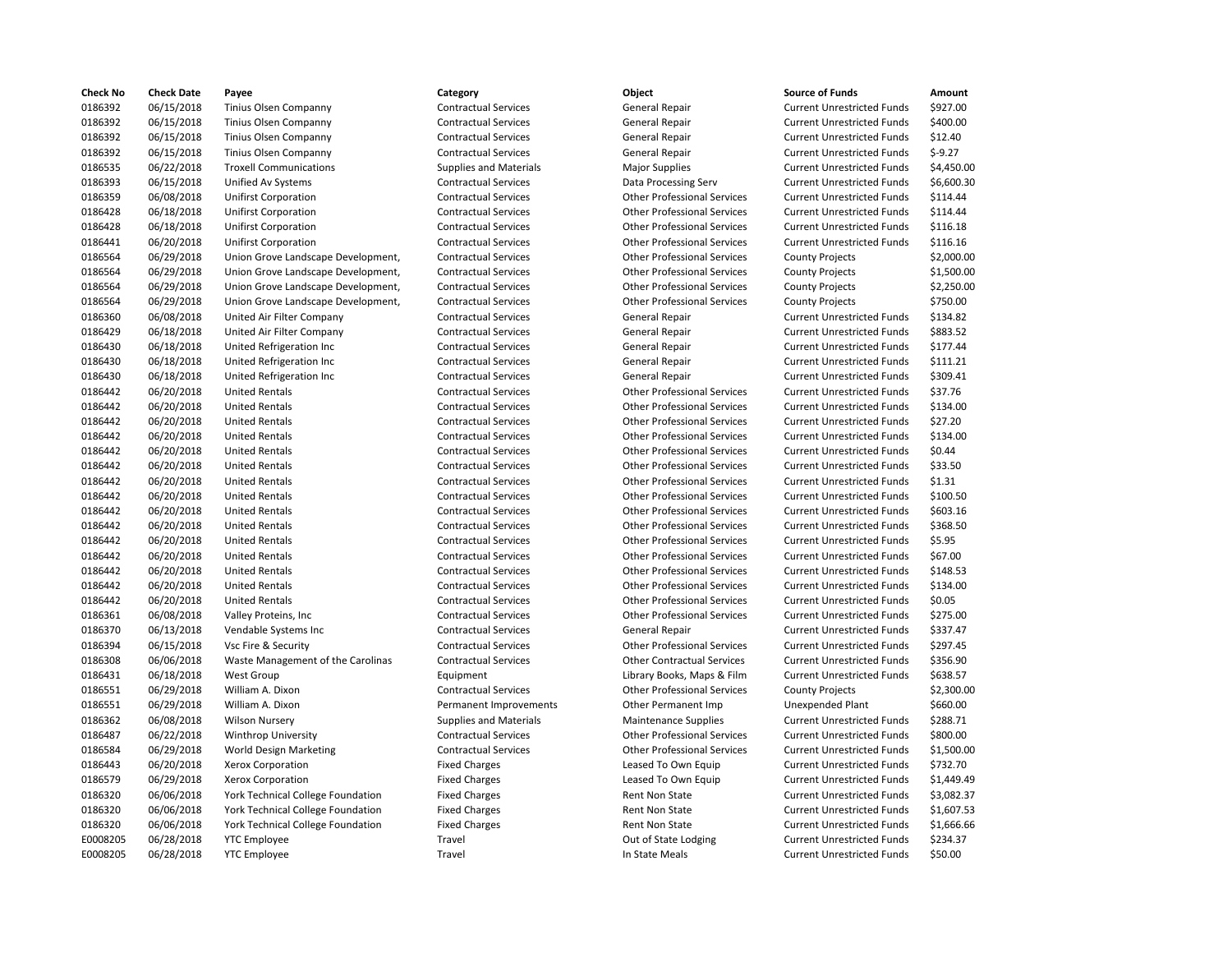| <b>Check No</b> | <b>Check Date</b> | Payee               | Category                    | Object                               | <b>Source of Funds</b>            | Amount     |
|-----------------|-------------------|---------------------|-----------------------------|--------------------------------------|-----------------------------------|------------|
| E0008196        | 06/27/2018        | <b>YTC</b> Employee | Travel                      | Out of State Meals                   | <b>Current Restricted Funds</b>   | \$34.00    |
| E0008204        | 06/28/2018        | <b>YTC Employee</b> | Travel                      | Out of State Meals                   | <b>Current Restricted Funds</b>   | \$18.00    |
| E0008216        | 06/28/2018        | <b>YTC</b> Employee | Travel                      | In State Meals                       | <b>Current Unrestricted Funds</b> | \$7.00     |
| E0008145        | 06/11/2018        | <b>YTC Employee</b> | Travel                      | Out of State Priv Auto               | <b>Current Unrestricted Funds</b> | \$16.87    |
| E0008146        | 06/11/2018        | <b>YTC</b> Employee | Travel                      | In State Priv Auto                   | <b>Current Unrestricted Funds</b> | \$19.19    |
| E0008147        | 06/11/2018        | <b>YTC</b> Employee | Travel                      | In State Priv Auto                   | <b>Current Unrestricted Funds</b> | \$54.04    |
| E0008148        | 06/11/2018        | <b>YTC Employee</b> | <b>Contractual Services</b> | <b>Education &amp; Training Serv</b> | <b>Current Unrestricted Funds</b> | \$1,900.00 |
| E0008149        | 06/11/2018        | <b>YTC Employee</b> | Travel                      | In State Priv Auto                   | <b>Current Unrestricted Funds</b> | \$52.52    |
| E0008150        | 06/11/2018        | <b>YTC Employee</b> | Travel                      | Out of State Other Trans             | <b>Current Unrestricted Funds</b> | \$40.47    |
| E0008150        | 06/11/2018        | <b>YTC Employee</b> | Travel                      | Out of State Misc Travel             | <b>Current Unrestricted Funds</b> | \$42.00    |
| E0008150        | 06/11/2018        | <b>YTC</b> Employee | Travel                      | Out of State Meals                   | <b>Current Unrestricted Funds</b> | \$114.00   |
| E0008151        | 06/11/2018        | <b>YTC</b> Employee | Travel                      | In State Priv Auto                   | <b>Current Unrestricted Funds</b> | \$131.30   |
| E0008152        | 06/11/2018        | <b>YTC Employee</b> | Travel                      | In State Priv Auto                   | <b>Current Unrestricted Funds</b> | \$97.56    |
| E0008153        | 06/11/2018        | <b>YTC Employee</b> | Travel                      | In State Priv Auto                   | <b>Current Unrestricted Funds</b> | \$20.59    |
| E0008154        | 06/11/2018        | <b>YTC</b> Employee | Travel                      | In State Priv Auto                   | <b>Current Unrestricted Funds</b> | \$46.55    |
| E0008155        | 06/11/2018        | <b>YTC Employee</b> | Travel                      | In State Priv Auto                   | <b>Current Unrestricted Funds</b> | \$45.45    |
| E0008156        | 06/11/2018        | <b>YTC Employee</b> | Travel                      | In State Meals                       | <b>Current Unrestricted Funds</b> | \$12.00    |
| E0008156        | 06/11/2018        | <b>YTC</b> Employee | Travel                      | In State Priv Auto                   | <b>Current Unrestricted Funds</b> | \$77.52    |
| E0008157        | 06/12/2018        | <b>YTC</b> Employee | Travel                      | In State Priv Auto                   | <b>Current Restricted Funds</b>   | \$171.70   |
| E0008157        | 06/12/2018        | <b>YTC Employee</b> | Travel                      | In State Meals                       | <b>Current Restricted Funds</b>   | \$32.00    |
| E0008158        | 06/12/2018        | <b>YTC Employee</b> | Travel                      | In State Priv Auto                   | <b>Current Unrestricted Funds</b> | \$62.07    |
| E0008159        | 06/12/2018        | <b>YTC Employee</b> | Travel                      | Out of State Air Trans               | <b>Current Restricted Funds</b>   | \$50.00    |
| E0008159        | 06/12/2018        | <b>YTC</b> Employee | Travel                      | Out of State Misc Travel             | <b>Current Restricted Funds</b>   | \$19.50    |
| E0008159        | 06/12/2018        | <b>YTC Employee</b> | Travel                      | Out of State Meals                   | <b>Current Restricted Funds</b>   | \$32.00    |
| E0008159        | 06/12/2018        | <b>YTC</b> Employee | Travel                      | Out of State Other Trans             | <b>Current Restricted Funds</b>   | \$27.84    |
| E0008160        | 06/12/2018        | <b>YTC Employee</b> | Travel                      | In State Priv Auto                   | <b>Current Unrestricted Funds</b> | \$63.33    |
| E0008161        | 06/13/2018        | <b>YTC Employee</b> | Travel                      | Out of State Meals                   | <b>Current Restricted Funds</b>   | \$18.00    |
| E0008161        | 06/13/2018        | <b>YTC</b> Employee | Travel                      | Out of State Priv Auto               | <b>Current Restricted Funds</b>   | \$153.52   |
| E0008161        | 06/13/2018        | <b>YTC Employee</b> | Travel                      | Travel                               | <b>Current Restricted Funds</b>   | \$614.41   |
| E0008162        | 06/13/2018        | <b>YTC</b> Employee | Travel                      | In State Priv Auto                   | <b>Current Unrestricted Funds</b> | \$41.68    |
| E0008163        | 06/14/2018        | <b>YTC Employee</b> | Travel                      | In State Meals                       | <b>Current Unrestricted Funds</b> | \$50.00    |
| E0008163        | 06/14/2018        | <b>YTC Employee</b> | Travel                      | In State Priv Auto                   | <b>Current Unrestricted Funds</b> | \$171.70   |
| E0008164        | 06/14/2018        | <b>YTC Employee</b> | Travel                      | Out of State Priv Auto               | <b>Current Unrestricted Funds</b> | \$30.70    |
| E0008164        | 06/14/2018        | <b>YTC</b> Employee | Travel                      | Out of State Meals                   | <b>Current Unrestricted Funds</b> | \$73.00    |
| E0008165        | 06/14/2018        | <b>YTC Employee</b> | Travel                      | Out of State Meals                   | <b>Current Unrestricted Funds</b> | \$41.00    |
| E0008165        | 06/14/2018        | <b>YTC Employee</b> | Travel                      | Out of State Misc Travel             | <b>Current Unrestricted Funds</b> | \$41.00    |
| E0008165        | 06/14/2018        | <b>YTC Employee</b> | Travel                      | Out of State Priv Auto               | <b>Current Unrestricted Funds</b> | \$281.16   |
| E0008166        | 06/14/2018        | <b>YTC Employee</b> | Travel                      | In State Priv Auto                   | <b>Current Unrestricted Funds</b> | \$73.26    |
| E0008167        | 06/15/2018        | <b>YTC Employee</b> | Travel                      | In State Priv Auto                   | <b>Current Unrestricted Funds</b> | \$25.25    |
| E0008168        | 06/15/2018        | <b>YTC Employee</b> | Travel                      | In State Priv Auto                   | <b>Current Unrestricted Funds</b> | \$26.26    |
| E0008169        | 06/15/2018        | <b>YTC Employee</b> | Travel                      | Out of State Priv Auto               | <b>Current Unrestricted Funds</b> | \$15.66    |
| E0008170        | 06/15/2018        | <b>YTC Employee</b> | Travel                      | In State Priv Auto                   | <b>Current Unrestricted Funds</b> | \$120.96   |
| E0008171        | 06/20/2018        | <b>YTC Employee</b> | Travel                      | Out of State Meals                   | <b>Current Unrestricted Funds</b> | \$82.00    |
| E0008171        | 06/20/2018        | <b>YTC Employee</b> | Travel                      | Out of State Air Trans               | <b>Current Unrestricted Funds</b> | \$50.00    |
| E0008171        | 06/20/2018        | <b>YTC Employee</b> | Travel                      | Out of State Other Trans             | <b>Current Unrestricted Funds</b> | \$25.90    |
| E0008172        | 06/20/2018        | <b>YTC Employee</b> | Travel                      | In State Meals                       | <b>Current Restricted Funds</b>   | \$44.00    |
| E0008173        | 06/20/2018        | <b>YTC Employee</b> | Travel                      | Out of State Meals                   | <b>Current Unrestricted Funds</b> | \$82.00    |
| E0008173        | 06/20/2018        | <b>YTC</b> Employee | Travel                      | Out of State Air Trans               | <b>Current Unrestricted Funds</b> | \$50.00    |
| E0008173        | 06/20/2018        | <b>YTC Employee</b> | Travel                      | Out of State Misc Travel             | <b>Current Unrestricted Funds</b> | \$28.00    |
| E0008174        | 06/20/2018        | <b>YTC Employee</b> | Travel                      | Out of State Air Trans               | <b>Current Unrestricted Funds</b> | \$50.00    |
| E0008174        | 06/20/2018        | <b>YTC</b> Employee | Travel                      | Out of State Meals                   | <b>Current Unrestricted Funds</b> | \$82.00    |
|                 |                   |                     |                             |                                      |                                   |            |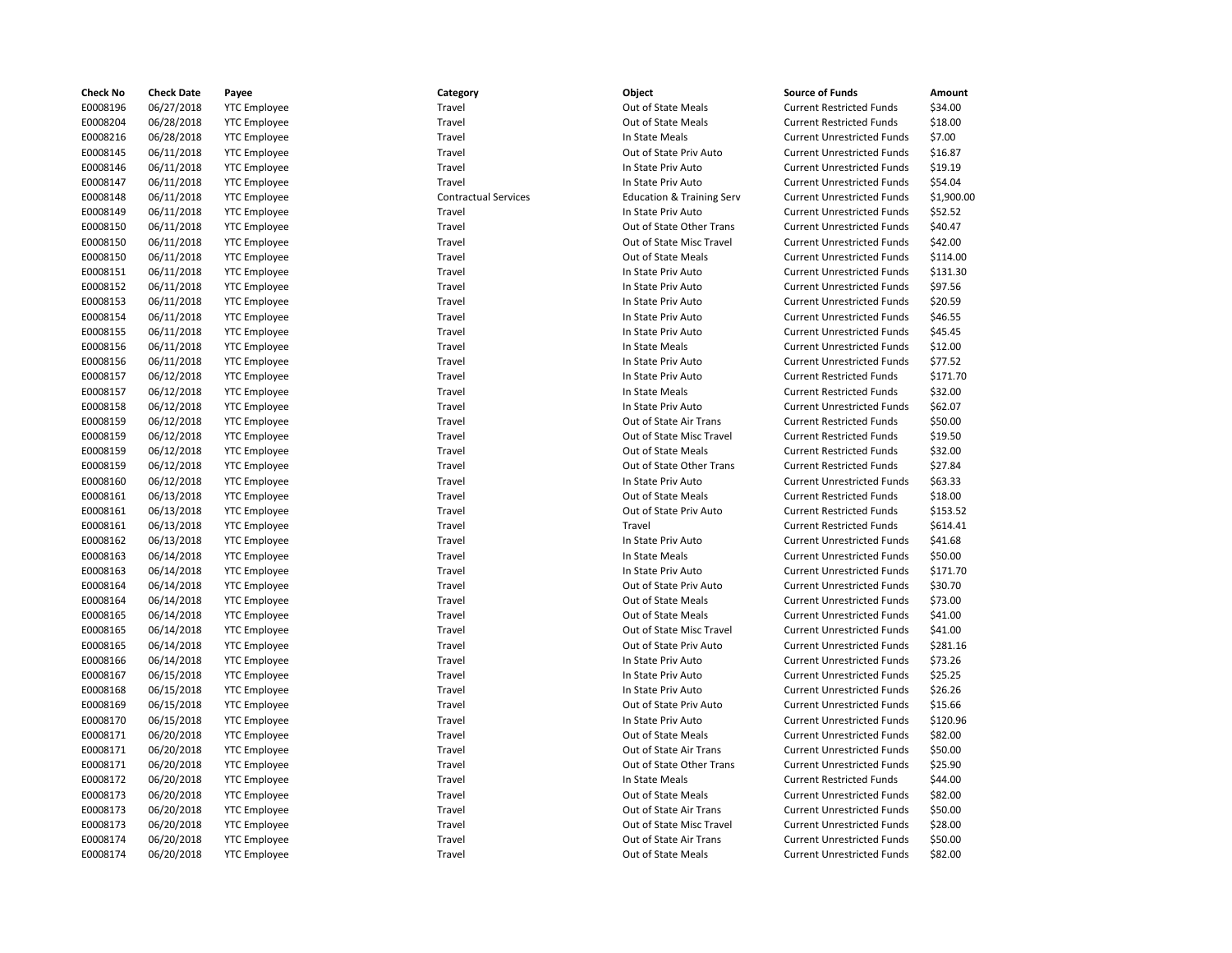| <b>Check No</b> | <b>Check Date</b> | Payee               | Category | Object                         | <b>Source of Funds</b>            | Amount   |
|-----------------|-------------------|---------------------|----------|--------------------------------|-----------------------------------|----------|
| E0008175        | 06/20/2018        | <b>YTC Employee</b> | Travel   | Out of State Meals             | <b>Current Unrestricted Funds</b> | \$123.00 |
| E0008175        | 06/20/2018        | <b>YTC</b> Employee | Travel   | Out of State Misc Travel       | <b>Current Unrestricted Funds</b> | \$56.01  |
| E0008176        | 06/20/2018        | <b>YTC Employee</b> | Travel   | In State Priv Auto             | <b>Current Unrestricted Funds</b> | \$44.84  |
| E0008177        | 06/20/2018        | <b>YTC</b> Employee | Travel   | Out of State Priv Auto         | <b>Current Unrestricted Funds</b> | \$15.66  |
| E0008178        | 06/20/2018        | <b>YTC</b> Employee | Travel   | Non Deductible Meals           | <b>Current Unrestricted Funds</b> | \$7.00   |
| E0008179        | 06/20/2018        | <b>YTC</b> Employee | Travel   | Out of State Meals             | <b>Current Restricted Funds</b>   | \$34.00  |
| E0008179        | 06/20/2018        | <b>YTC</b> Employee | Travel   | Out of State Priv Auto         | <b>Current Restricted Funds</b>   | \$72.72  |
| E0008180        | 06/20/2018        | <b>YTC Employee</b> | Travel   | In State Priv Auto             | <b>Current Unrestricted Funds</b> | \$84.84  |
| E0008181        | 06/20/2018        | <b>YTC Employee</b> | Travel   | Out of State Meals             | <b>Current Restricted Funds</b>   | \$34.00  |
| E0008181        | 06/20/2018        | <b>YTC</b> Employee | Travel   | Out of State Priv Auto         | <b>Current Restricted Funds</b>   | \$72.72  |
| E0008182        | 06/21/2018        | <b>YTC</b> Employee | Travel   | In State Priv Auto             | <b>Current Unrestricted Funds</b> | \$11.11  |
| E0008183        | 06/21/2018        | <b>YTC</b> Employee | Travel   | Out of State Meals             | <b>Current Restricted Funds</b>   | \$18.00  |
| E0008184        | 06/21/2018        | <b>YTC</b> Employee | Travel   | In State Priv Auto             | <b>Current Unrestricted Funds</b> | \$150.36 |
| E0008185        | 06/21/2018        | <b>YTC</b> Employee | Travel   | Out of State Other Trans       | <b>Current Unrestricted Funds</b> | \$44.38  |
| E0008185        | 06/21/2018        | <b>YTC</b> Employee | Travel   | Out of State Meals             | <b>Current Unrestricted Funds</b> | \$14.00  |
| E0008186        | 06/21/2018        | <b>YTC</b> Employee | Travel   | Out of State Other Trans       | <b>Current Unrestricted Funds</b> | \$32.40  |
| E0008186        | 06/21/2018        | <b>YTC</b> Employee | Travel   | Out of State Misc Travel       | <b>Current Unrestricted Funds</b> | \$28.00  |
| E0008186        | 06/21/2018        | <b>YTC Employee</b> | Travel   | Out of State Meals             | <b>Current Unrestricted Funds</b> | \$71.00  |
| E0008186        | 06/21/2018        | <b>YTC</b> Employee | Travel   | Out of State Priv Auto         | <b>Current Unrestricted Funds</b> | \$22.72  |
| E0008186        | 06/21/2018        | <b>YTC</b> Employee | Travel   | Out of State Air Trans         | <b>Current Unrestricted Funds</b> | \$50.00  |
| E0008187        | 06/21/2018        | <b>YTC</b> Employee | Travel   | Out of State Priv Auto         | <b>Current Unrestricted Funds</b> | \$253.51 |
| E0008187        | 06/21/2018        | <b>YTC</b> Employee | Travel   | Out of State Misc Travel       | <b>Current Unrestricted Funds</b> | \$80.00  |
| E0008187        | 06/21/2018        | <b>YTC Employee</b> | Travel   | Out of State Meals             | <b>Current Unrestricted Funds</b> | \$64.00  |
| E0008188        | 06/21/2018        | <b>YTC</b> Employee | Travel   | Out of State Meals             | <b>Current Restricted Funds</b>   | \$18.00  |
| E0008189        | 06/27/2018        | <b>YTC Employee</b> | Travel   | In State Priv Auto             | <b>Current Unrestricted Funds</b> | \$10.30  |
| E0008190        | 06/27/2018        | <b>YTC</b> Employee | Travel   | In State Priv Auto             | <b>Current Unrestricted Funds</b> | \$135.44 |
| E0008191        | 06/27/2018        | <b>YTC</b> Employee | Travel   | Out of State Other Trans       | <b>Current Unrestricted Funds</b> | \$42.24  |
| E0008191        | 06/27/2018        | <b>YTC Employee</b> | Travel   | Out of State Meals             | <b>Current Unrestricted Funds</b> | \$137.00 |
| E0008191        | 06/27/2018        | <b>YTC</b> Employee | Travel   | Out of State Misc Travel       | <b>Current Unrestricted Funds</b> | \$32.73  |
| E0008191        | 06/27/2018        | <b>YTC</b> Employee | Travel   | Out of State Priv Auto         | <b>Current Unrestricted Funds</b> | \$20.20  |
| E0008191        | 06/27/2018        | <b>YTC</b> Employee | Travel   | Out of State Air Trans         | <b>Current Unrestricted Funds</b> | \$433.10 |
| E0008192        | 06/27/2018        | <b>YTC</b> Employee | Travel   | Out of State Priv Auto         | <b>Current Unrestricted Funds</b> | \$18.88  |
| E0008192        | 06/27/2018        | <b>YTC Employee</b> | Travel   | Out of State Other Trans       | <b>Current Unrestricted Funds</b> | \$75.00  |
| E0008192        | 06/27/2018        | <b>YTC Employee</b> | Travel   | Out of State Meals             | <b>Current Unrestricted Funds</b> | \$128.00 |
| E0008193        | 06/27/2018        | <b>YTC</b> Employee | Travel   | Out of State Other Trans       | <b>Current Unrestricted Funds</b> | \$117.88 |
| E0008193        | 06/27/2018        | <b>YTC</b> Employee | Travel   | Out of State Meals             | <b>Current Unrestricted Funds</b> | \$41.00  |
| E0008193        | 06/27/2018        | <b>YTC</b> Employee | Travel   | Out of State Registration Fees | <b>Current Unrestricted Funds</b> | \$400.00 |
| E0008194        | 06/27/2018        | <b>YTC</b> Employee | Travel   | Out of State Other Trans       | <b>Current Unrestricted Funds</b> | \$10.00  |
| E0008194        | 06/27/2018        | <b>YTC</b> Employee | Travel   | Out of State Misc Travel       | <b>Current Unrestricted Funds</b> | \$28.00  |
| E0008194        | 06/27/2018        | <b>YTC Employee</b> | Travel   | Out of State Meals             | <b>Current Unrestricted Funds</b> | \$57.00  |
| E0008194        | 06/27/2018        | <b>YTC</b> Employee | Travel   | Out of State Registration Fees | <b>Current Unrestricted Funds</b> | \$475.00 |
| E0008194        | 06/27/2018        | <b>YTC</b> Employee | Travel   | Out of State Air Trans         | <b>Current Unrestricted Funds</b> | \$325.00 |
| E0008194        | 06/27/2018        | <b>YTC</b> Employee | Travel   | Out of State Lodging           | <b>Current Unrestricted Funds</b> | \$790.05 |
| E0008195        | 06/27/2018        | <b>YTC</b> Employee | Travel   | In State Priv Auto             | <b>Current Unrestricted Funds</b> | \$11.11  |
| E0008197        | 06/27/2018        | <b>YTC Employee</b> | Travel   | In State Priv Auto             | <b>Current Unrestricted Funds</b> | \$109.08 |
| E0008197        | 06/27/2018        | <b>YTC Employee</b> | Travel   | In State Meals                 | <b>Current Unrestricted Funds</b> | \$24.00  |
| E0008198        | 06/27/2018        | <b>YTC</b> Employee | Travel   | In State Priv Auto             | <b>Current Unrestricted Funds</b> | \$58.79  |
| E0008199        | 06/28/2018        | <b>YTC</b> Employee | Travel   | In State Priv Auto             | <b>Current Restricted Funds</b>   | \$7.00   |
| E0008200        | 06/28/2018        | <b>YTC Employee</b> | Travel   | In State Priv Auto             | <b>Current Unrestricted Funds</b> | \$66.02  |
| E0008201        | 06/28/2018        | <b>YTC</b> Employee | Travel   | In State Meals                 | <b>Current Unrestricted Funds</b> | \$82.00  |
| E0008201        | 06/28/2018        | <b>YTC</b> Employee | Travel   | In State Priv Auto             | <b>Current Unrestricted Funds</b> | \$178.60 |
|                 |                   |                     |          |                                |                                   |          |